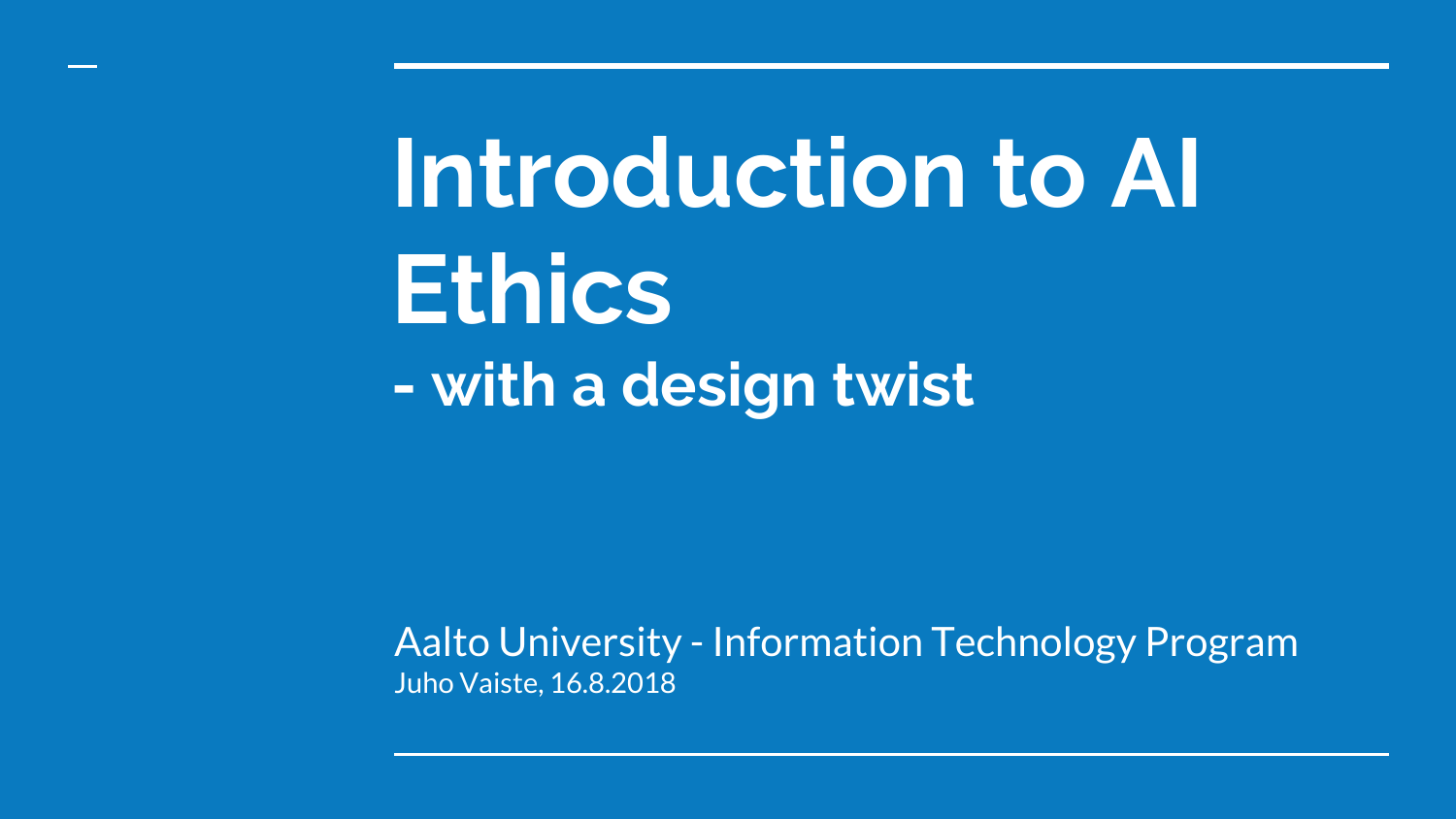### **About myself**

- Academic:
	- M.Sc. in Business, "drop-out" of Philosophy studies
	- Multidisciplinary-lover, theoretical and philosophical approach
	- Work group by the Finnish Gov, Turku AI Society chair, Millennial Board AI member
- Entrepreneur
	- Before AI ethics: 10 years of entrepreneurship, 7 years in the IT industry
	- Consulting AI, technology and data ethics
	- Working in a project forecasting traffic flows and air quality data

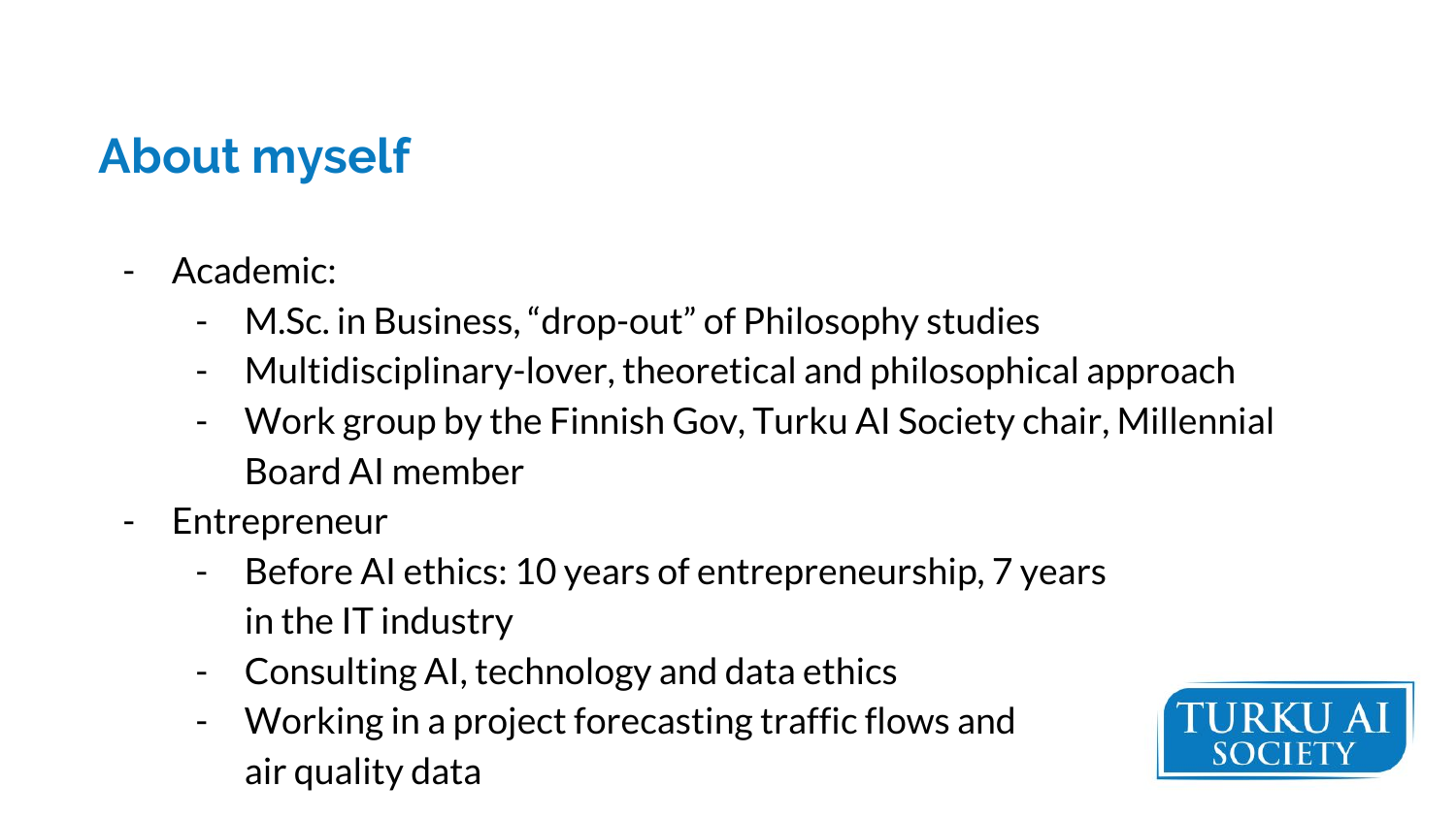### **What is AI?**

- By artificial intelligence, it is usually referred to an agent or a system which can operate tasks and functions to be thought earlier to be only in the reach of human intelligence.
- Machine learning is a popular and quickly developing subfield of AI industry, and it is already changing our habits in problem-solving and decision making.

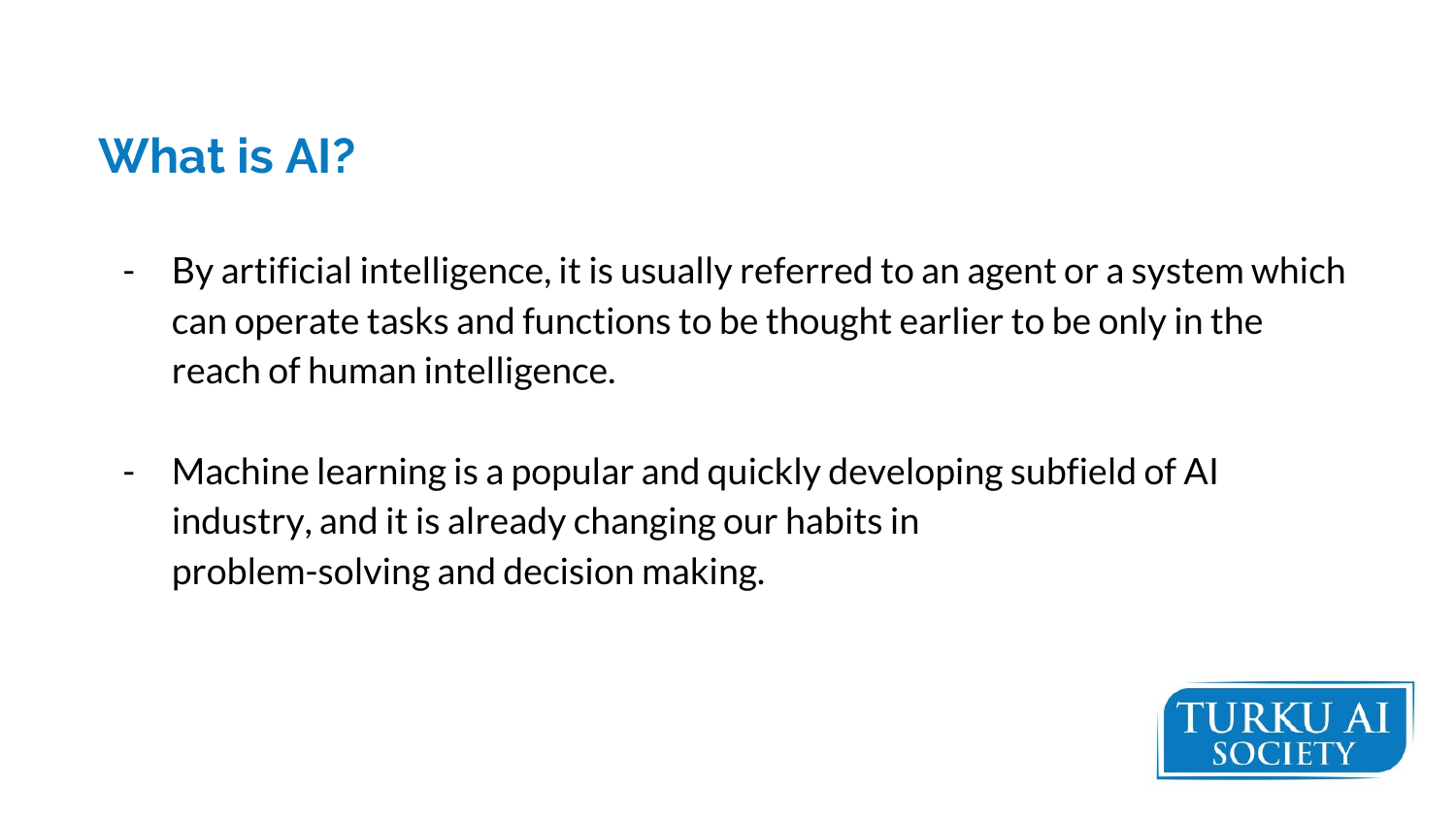### **What is ethics?**

- *"The field of ethics (or moral philosophy) involves systematizing, defending, moreover, recommending concepts of right and wrong behavior."*
- Isn't that easy?

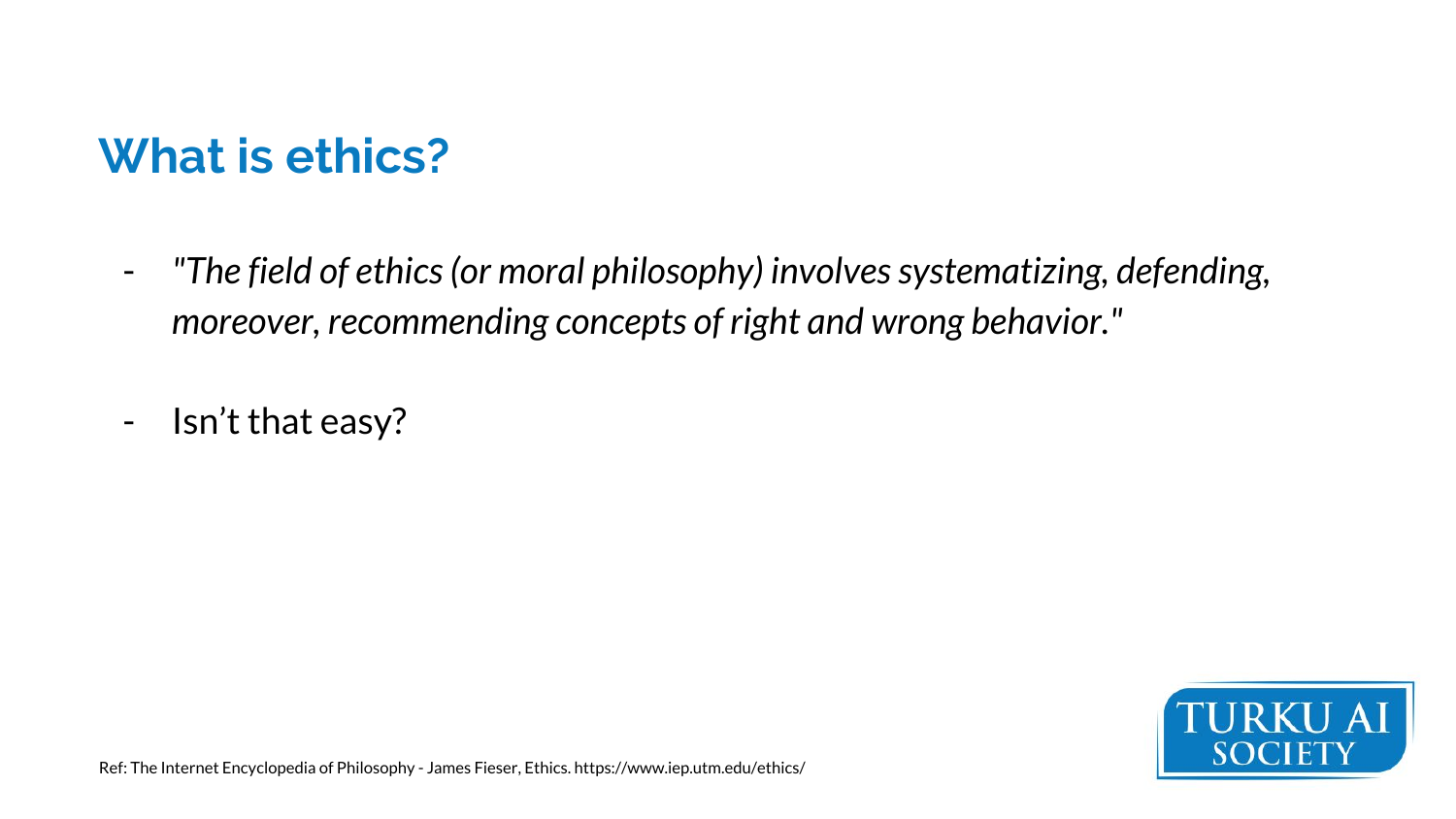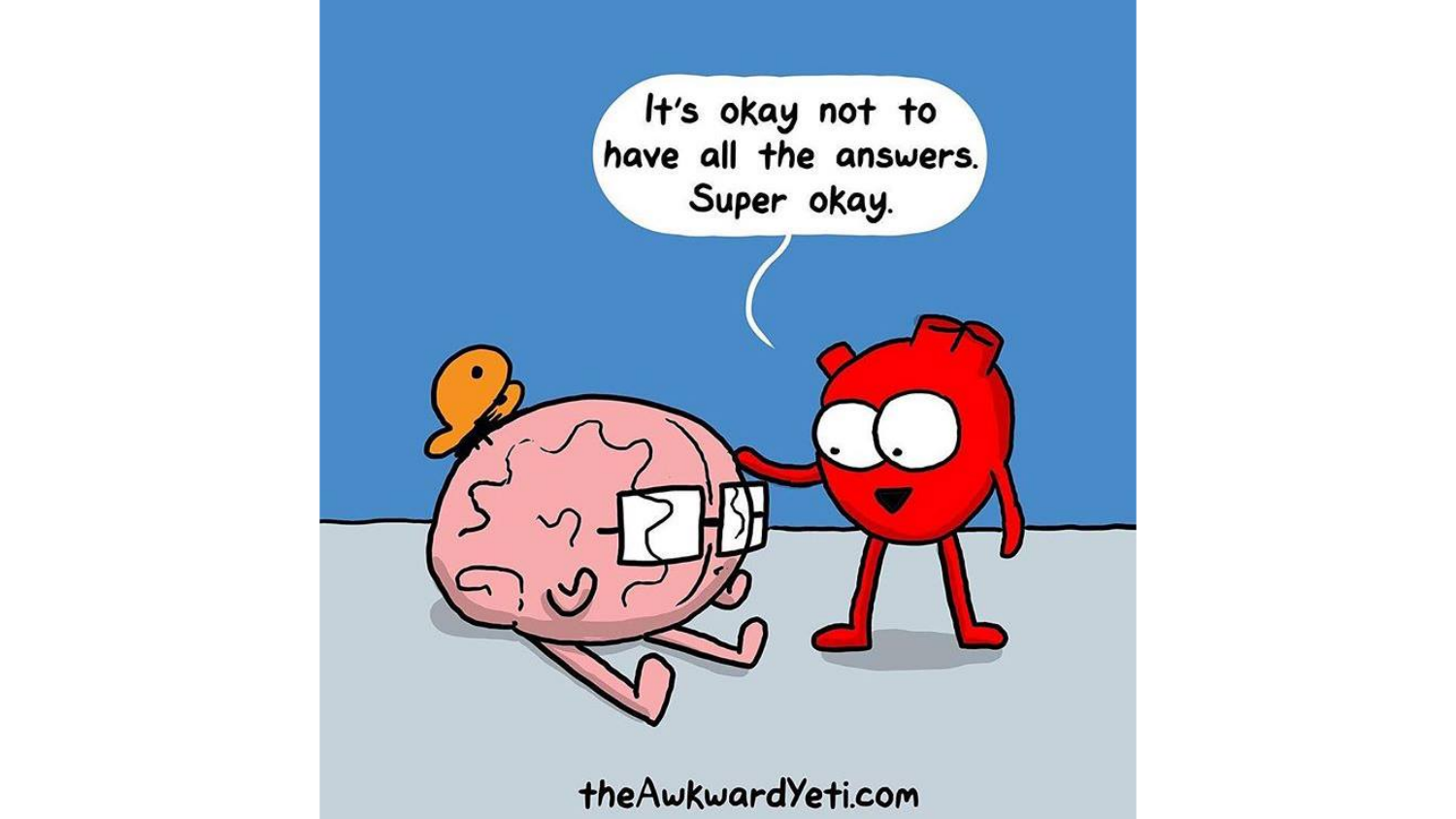### **AI Ethics?**

*"What does it mean for an AI system to make a decision? What are the moral, societal and legal consequences of their actions and decisions? Can an AI system be held accountable for its actions? ..." Dignum, V. Ethics Inf Technol (2018)*

- An emergent field of analyzing, researching and promoting the ethical consequences, concerns and problems related to AI technologies

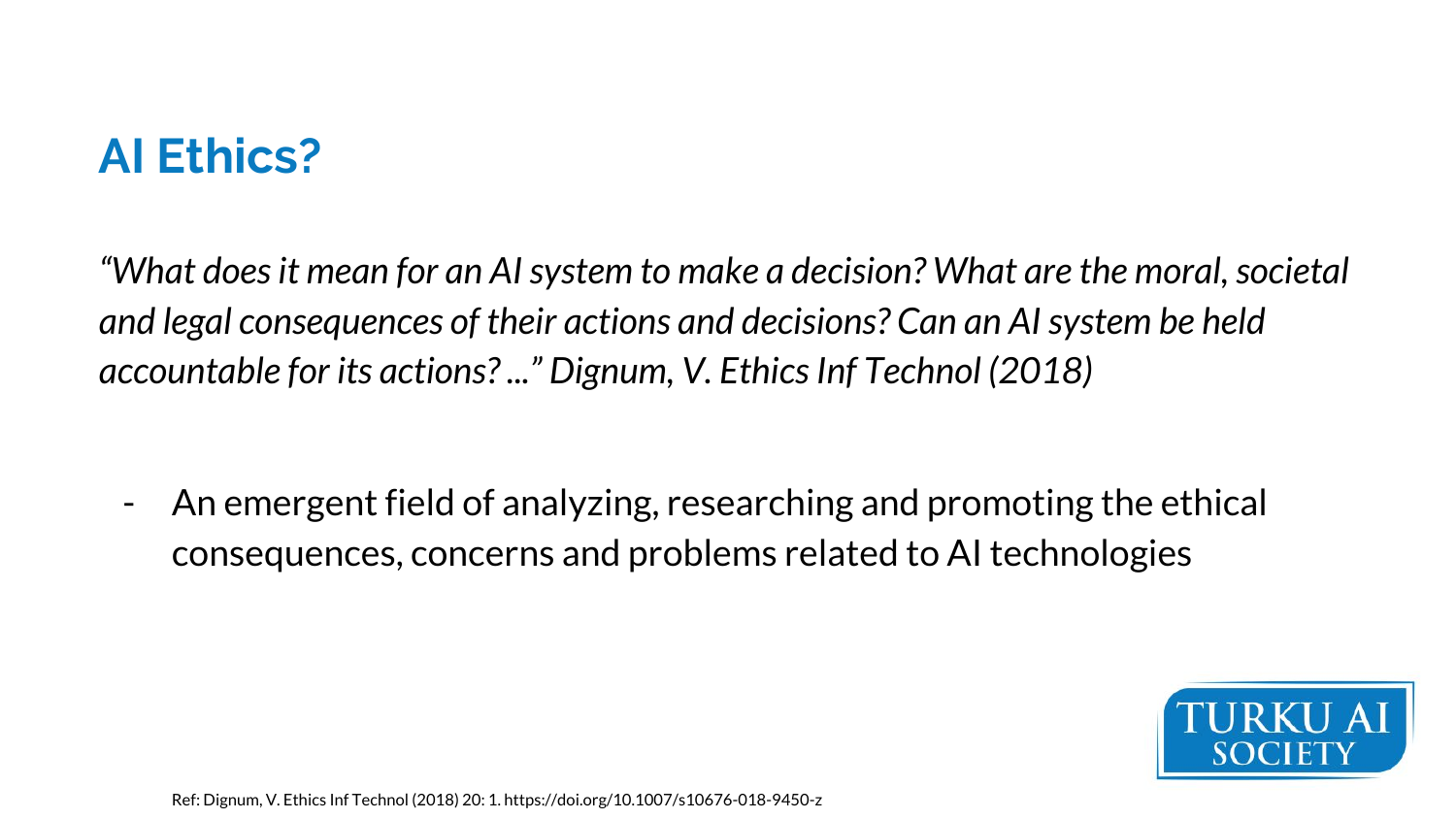**1. Warm-up workshop Current challenges related to AI technologies**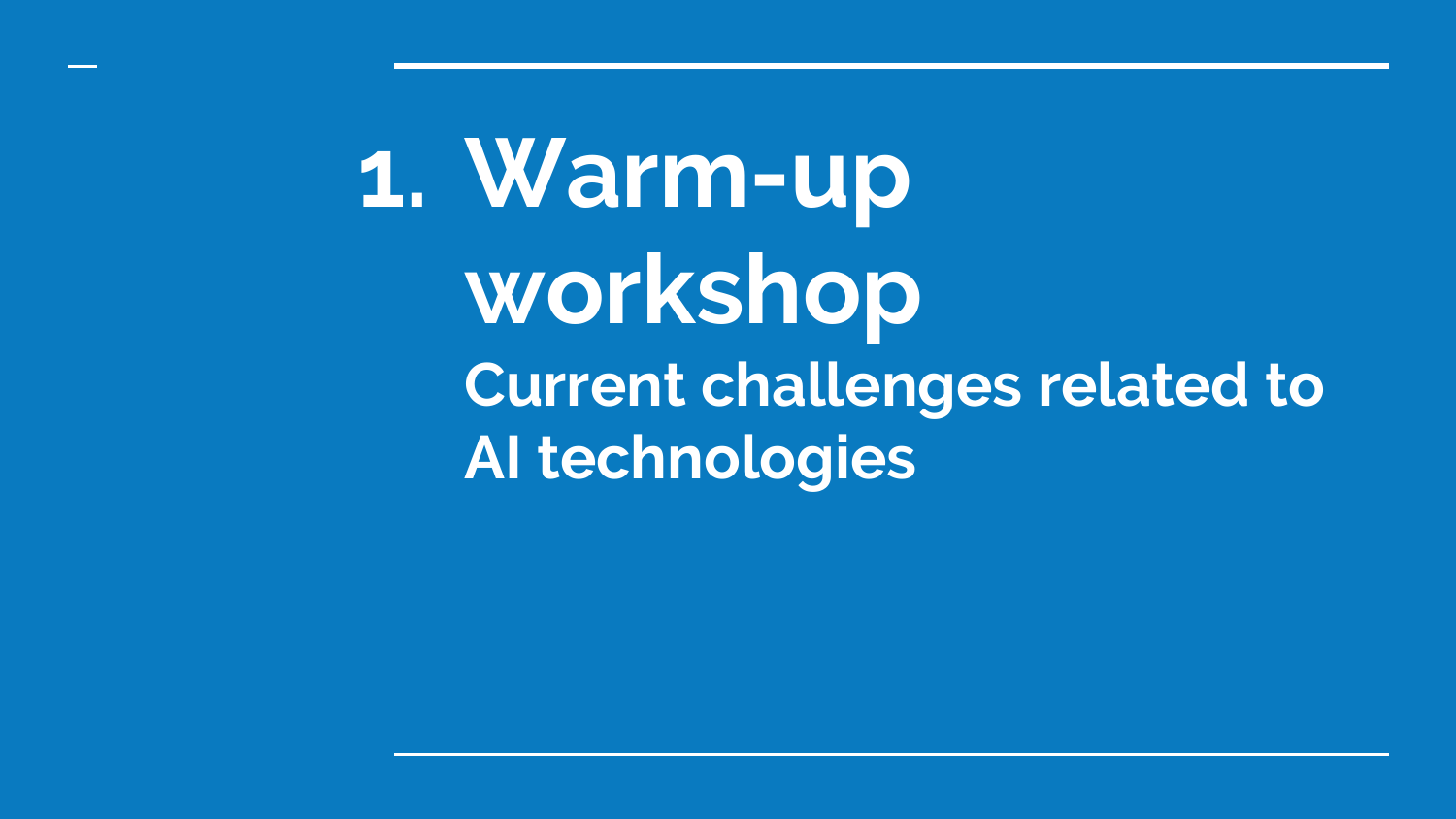### **Mapping the background: Ethics and the role of companies**

- Ethics: philosophy, practical ethics (technology ethics), business ethics
- Technology philosophy
- Law, regulation, norms
- Corporate social responsibility
- Sustainability and the climate: starting 50s, highlighted during 21th century
- Technological responsibility is like to be the next "trend"
- In economics: externality costs with possible catastrophic consequences

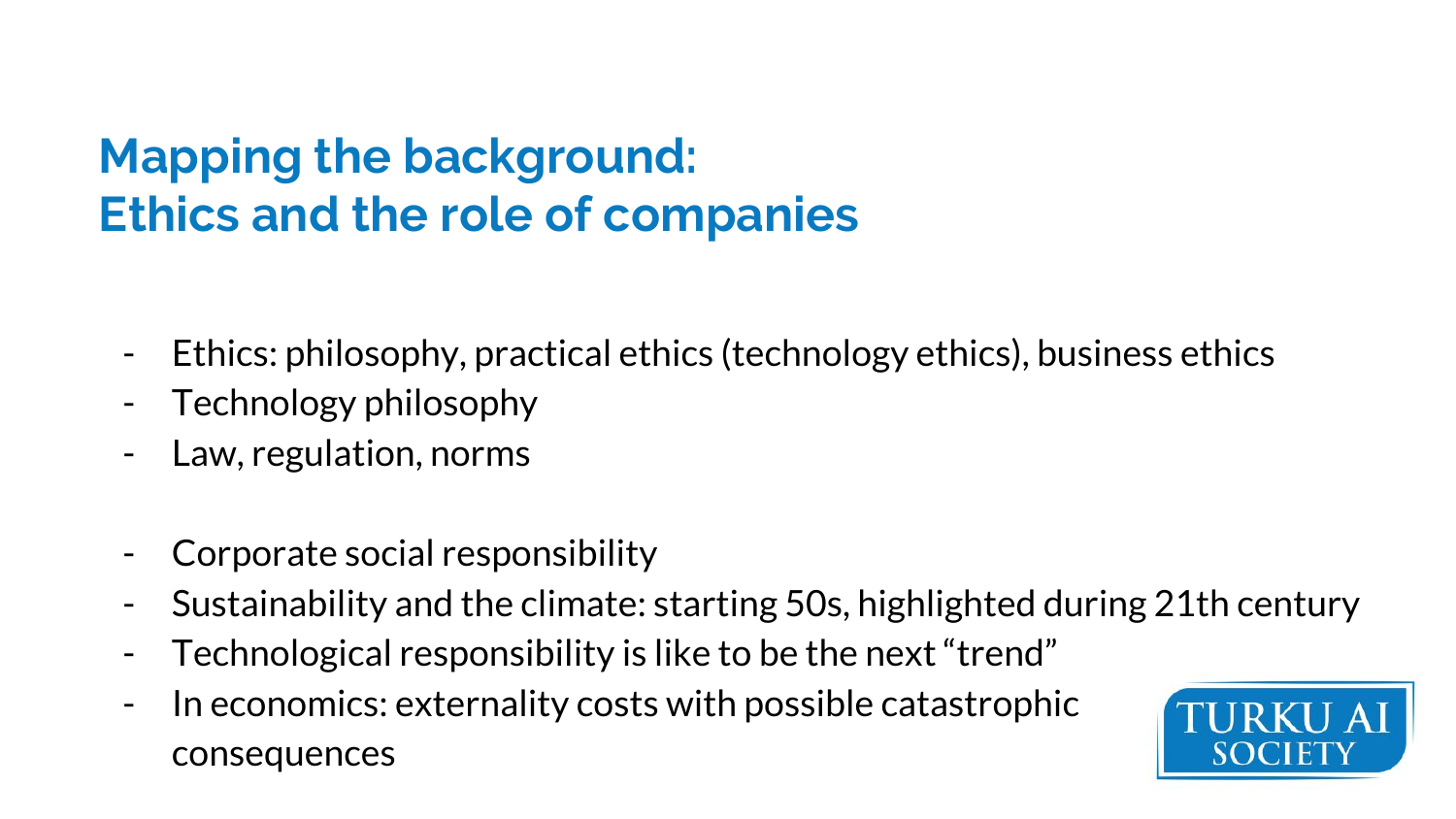

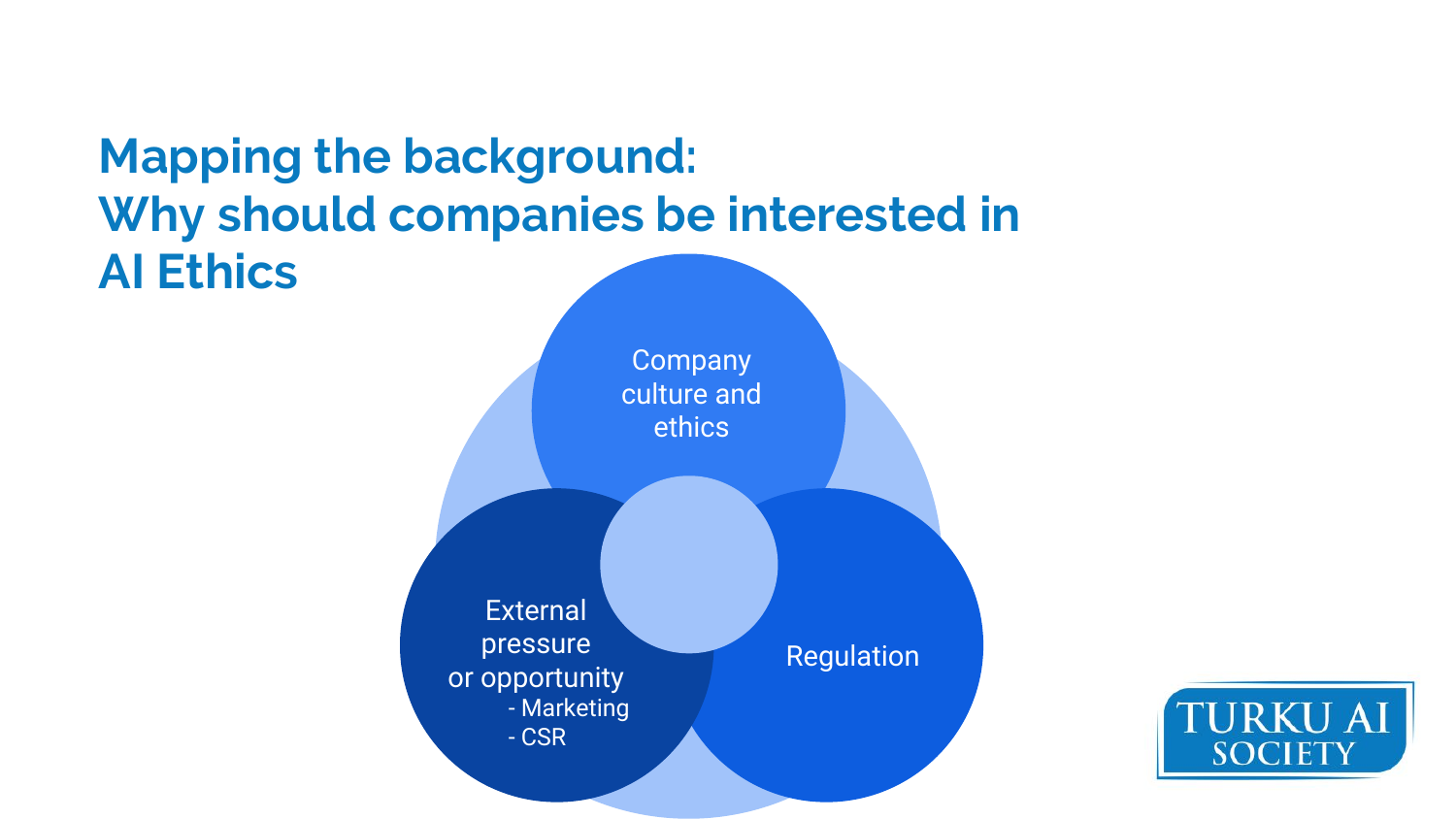### **Mapping the background: technology**

- Technology: internet, social media, data, devices, IoT
- AI: Definition under debate. Autonomous nature as a key driver.
- Something new, a lot of old: AI didn't just appear from nothing, but is based on the longer digitalization and technological progress
- Current (narrow) AI: Machine learning, deep learning, data-powered, narrow application areas

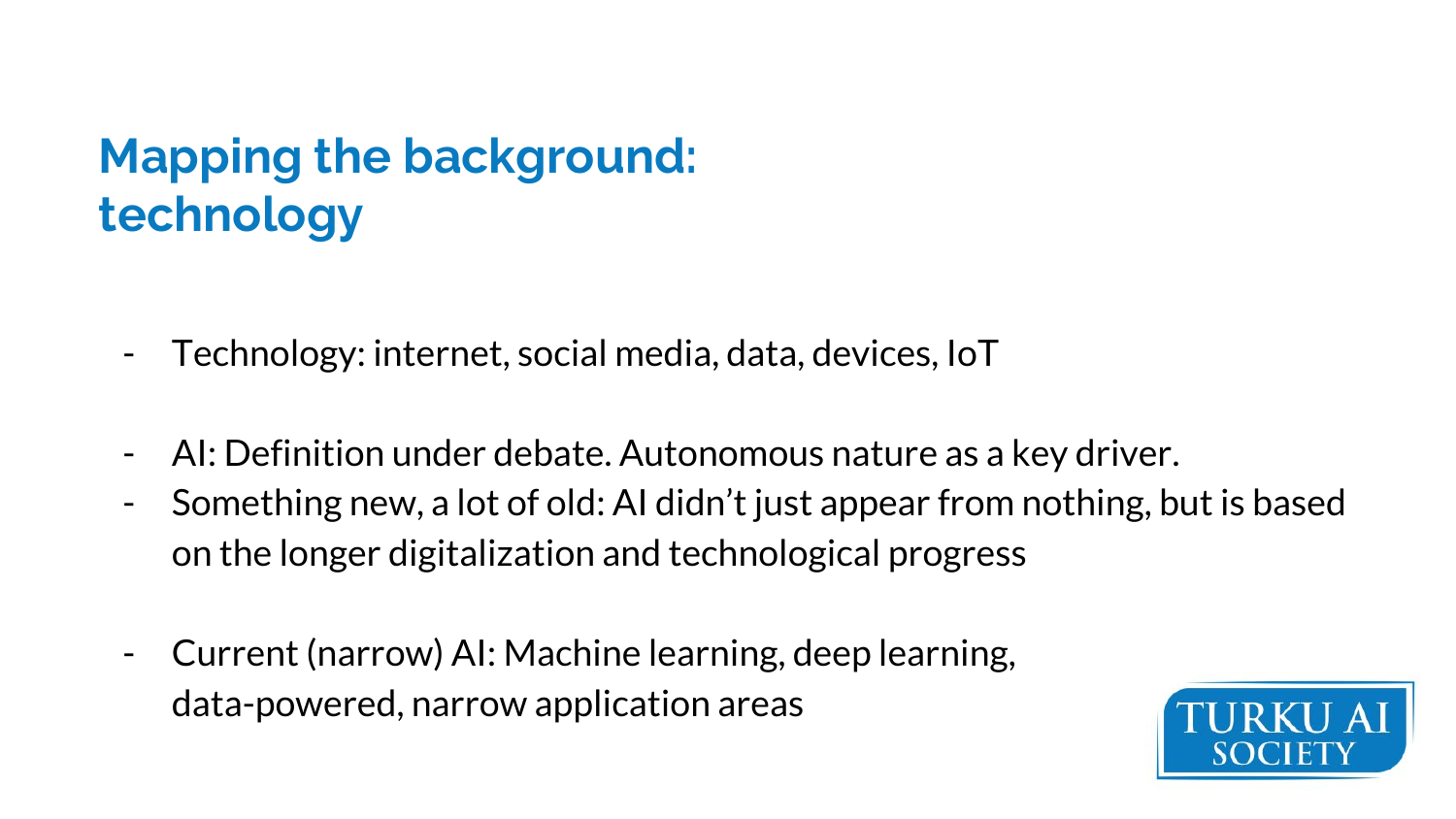### **Mapping the background: technology**

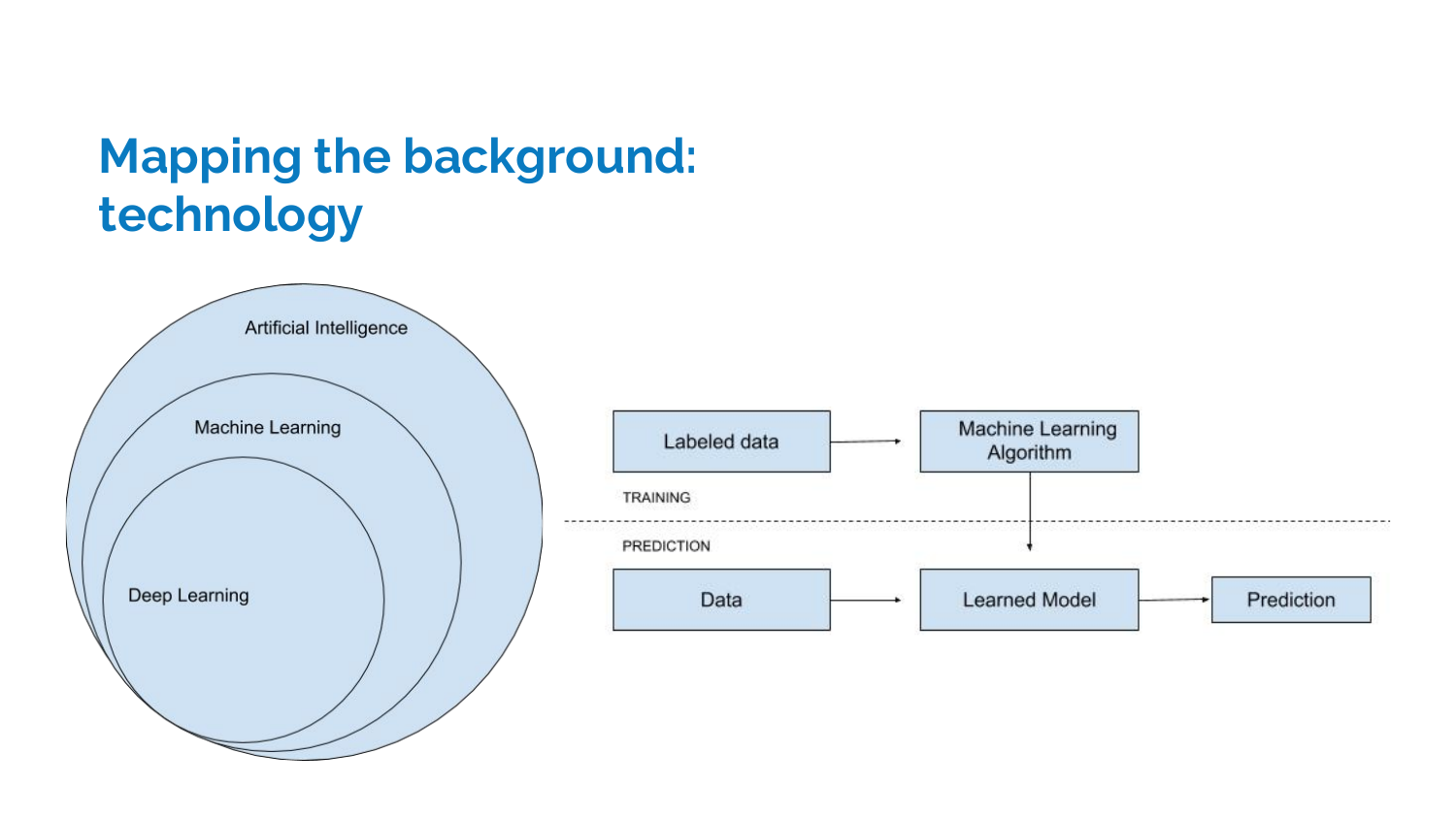### **Mapping the background: Current AI**

Application areas to keep eye on

**Self-driving vehicles:** concrete discussion on the responsibility issue **Weapons, war industry:** most critical area of safety and security **IT industry:** the development of AI and using and building the data **Healthcare:** responsibility issues, but clear positive impacts **Professional services:** hitting the employment issue the hardest **Gaming and entertainment:** issues with addictivity

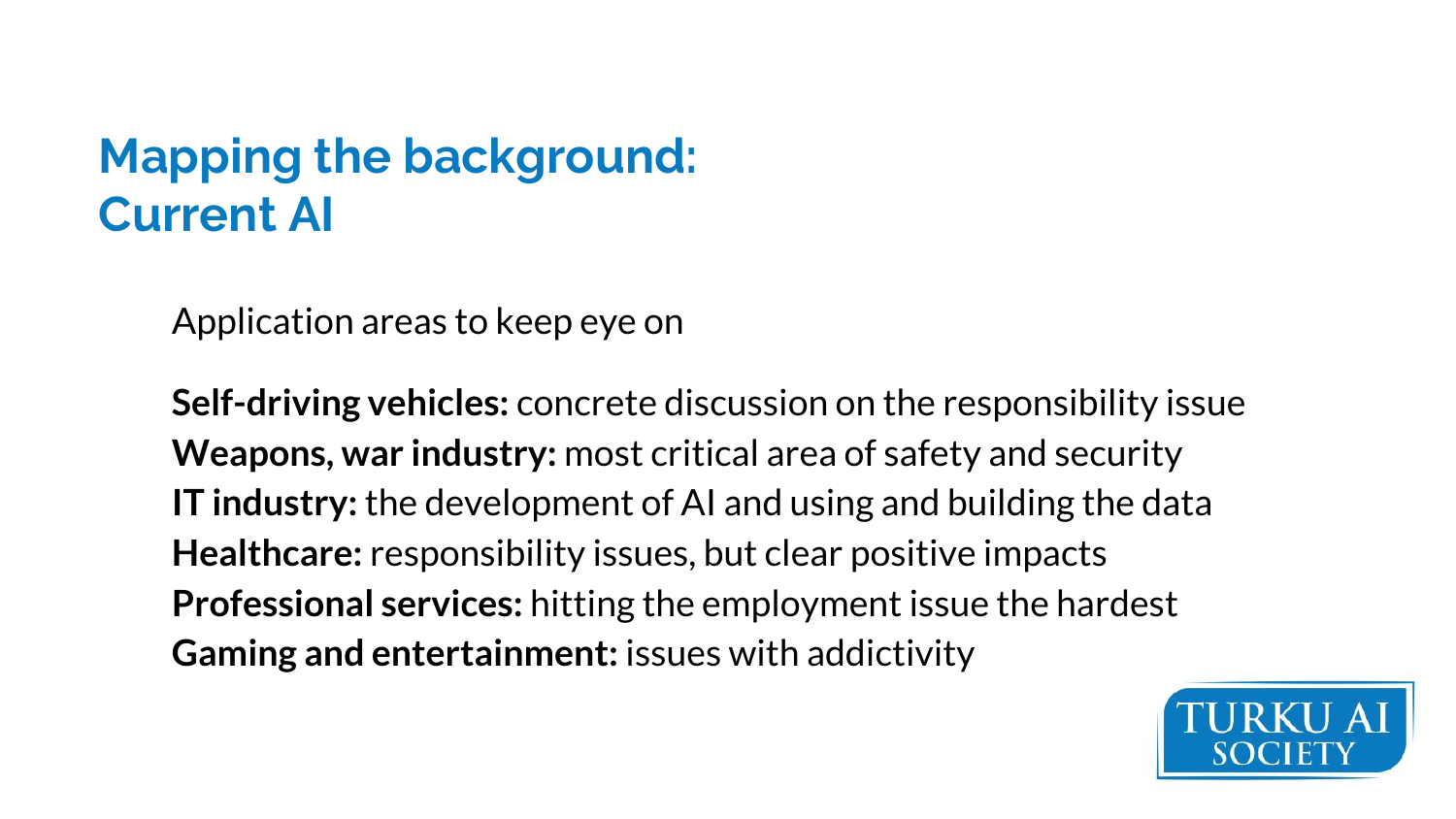**Conceptual framework for ethical risks and concerns related to AI technologies**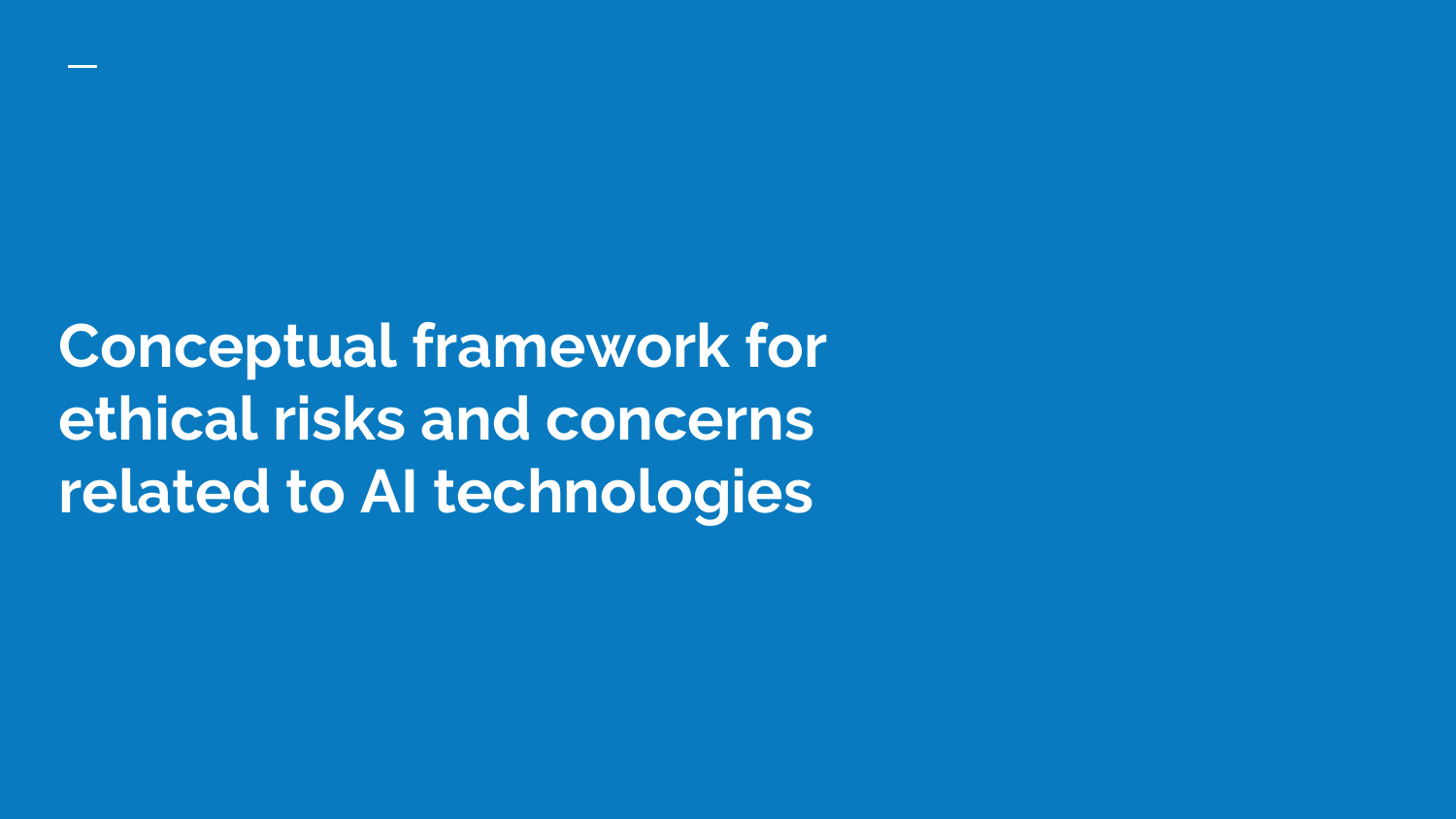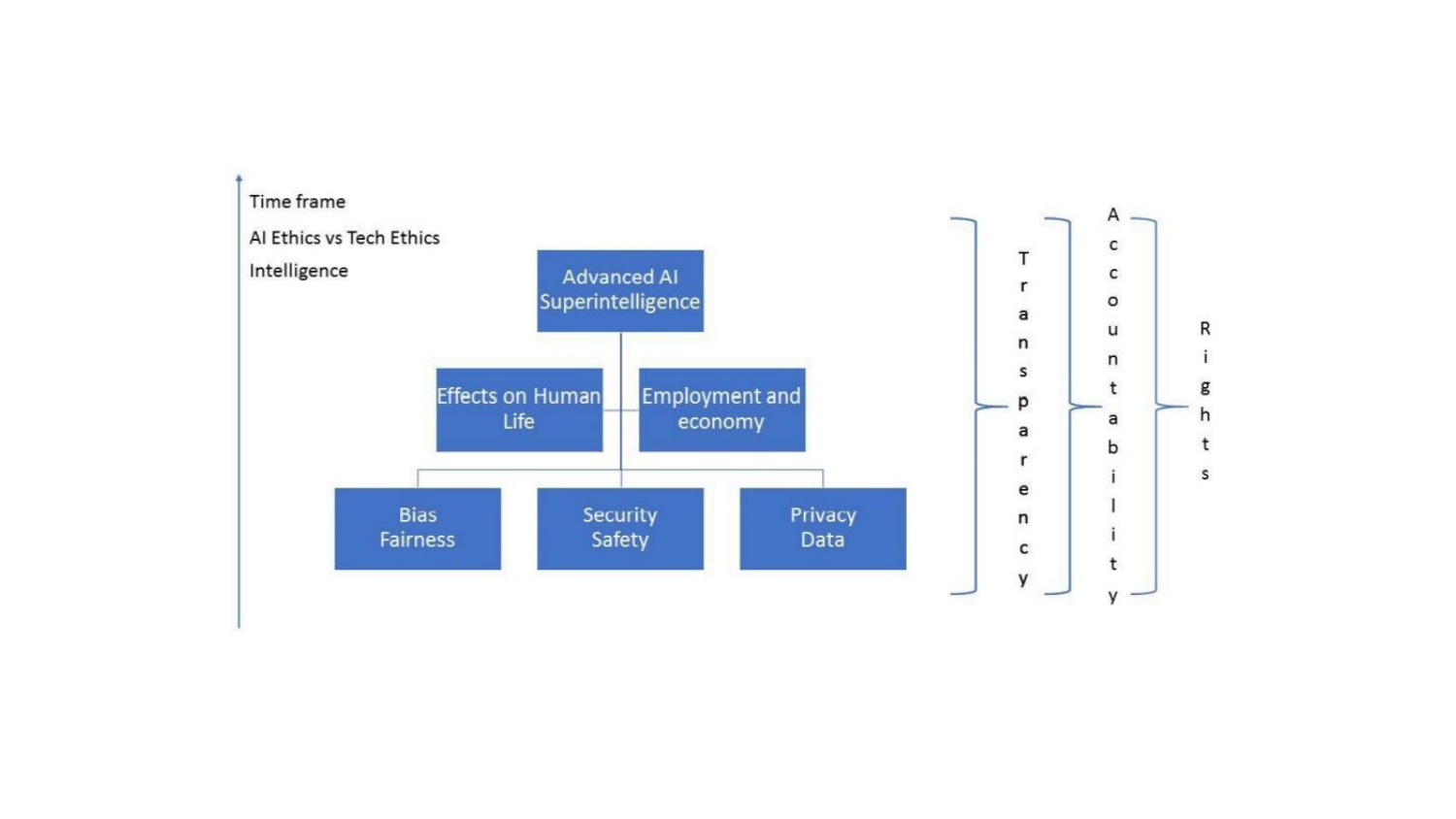# **Ethical risks (issues and concerns)**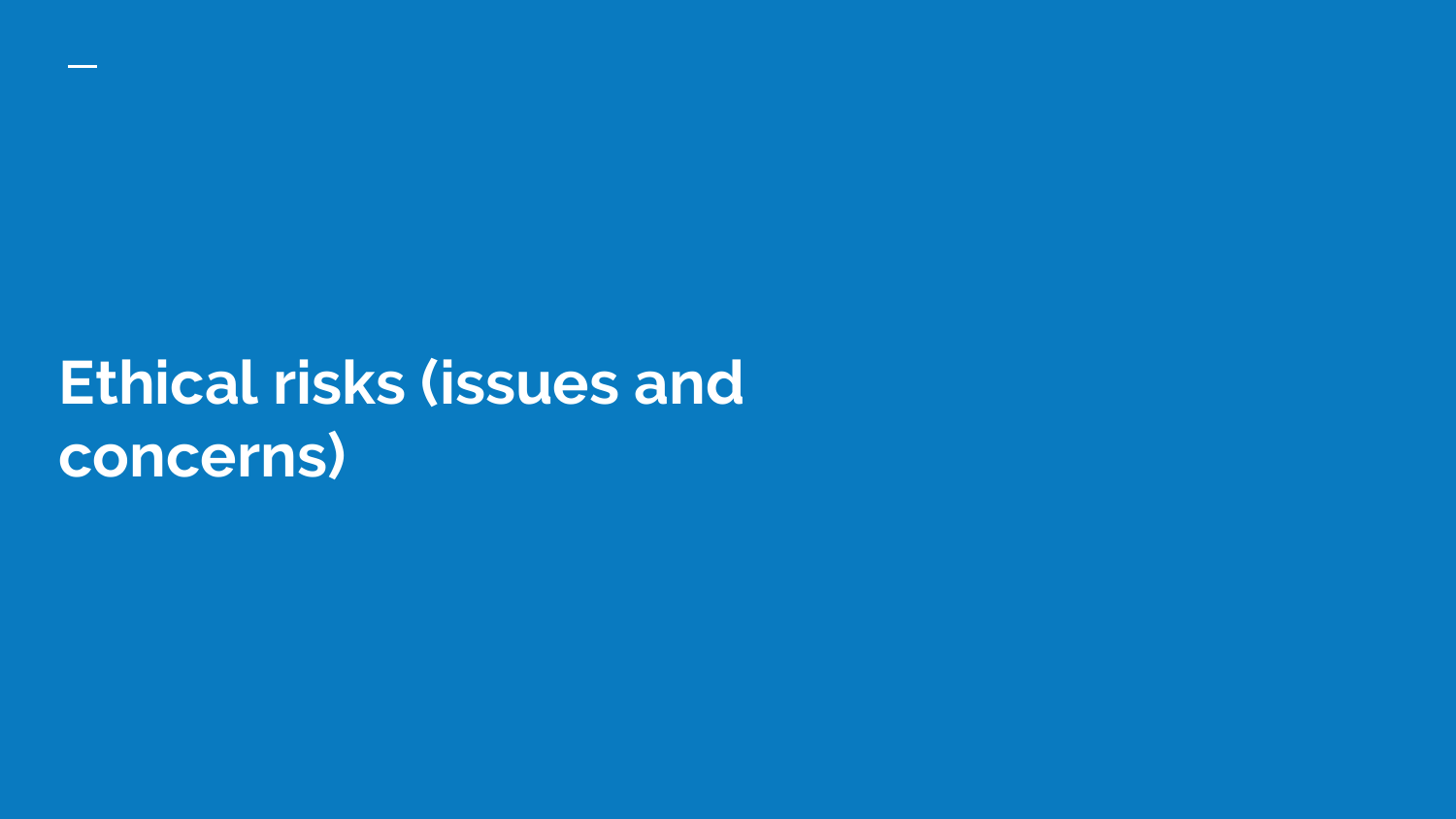### **Data centralization and privacy**

- *Established approaches to privacy have become less and less effective because they are focused on previous metaphors of computing, ones where adversaries were primarily human.* (AI Now, 2017).
- **- Not only fancy new:** many ethical concerns are present in earlier technologies, but strengthen with AI
- **- Data centralizing to the hands of few**
- **- Surveillance, rating humans**
- **Using your data:** 
	- 1) you should be able to decide
	- 2) which are the general limits

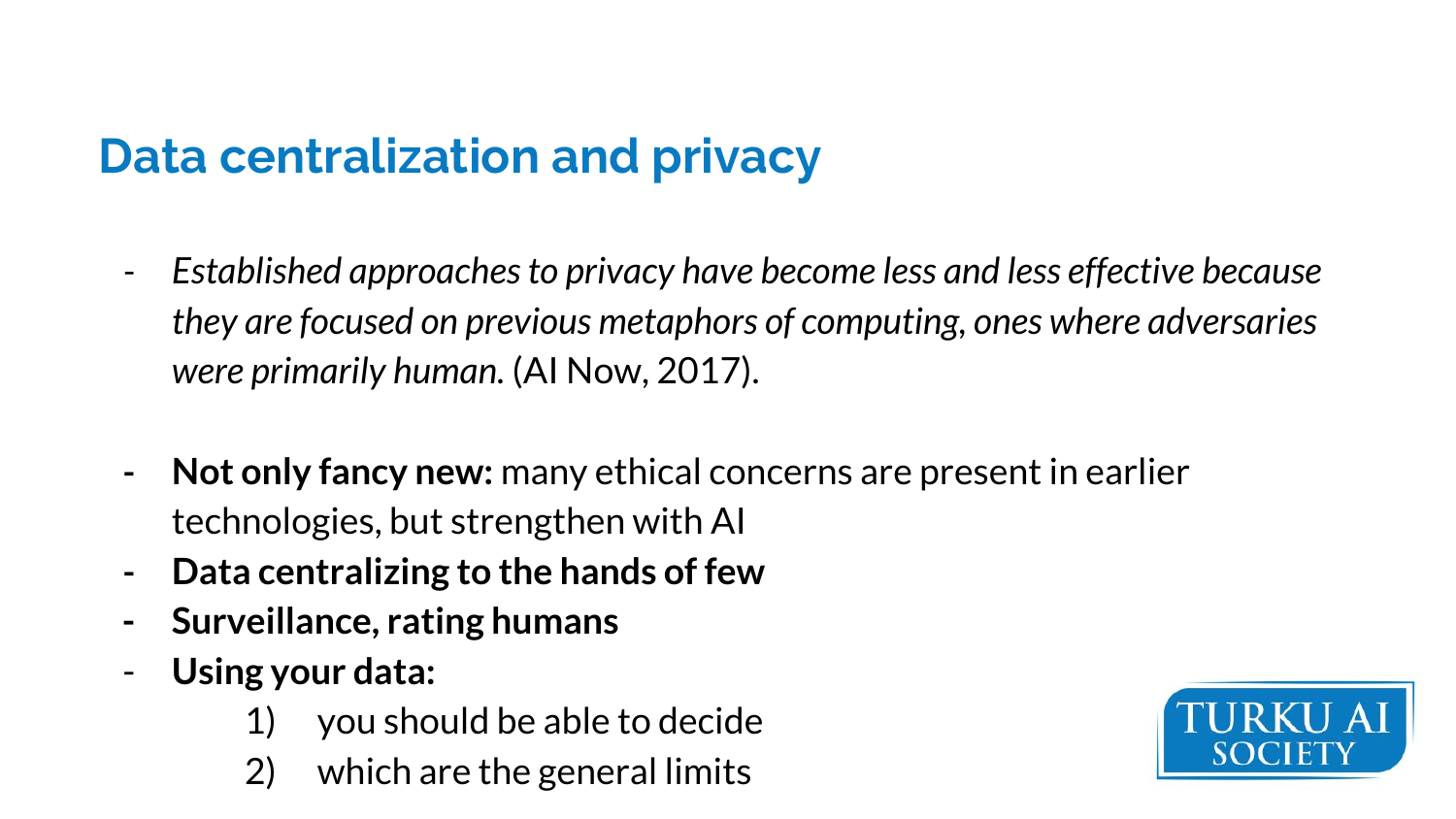## **Security and Safety**

**Core concepts: Unintended harm and malicious actors**

- **Concrete problems:** questions of the technical development, but context-based understanding and design is needed
- **Change in the mindset:** understanding technological safety and security
- **Problem of responsibility**: a major topic and to be discussed in every application field
- **RL areas:** military robots, autonomous cars, IoT-devices
- Privacy vs security: do we need to give up our privacy for secure society?

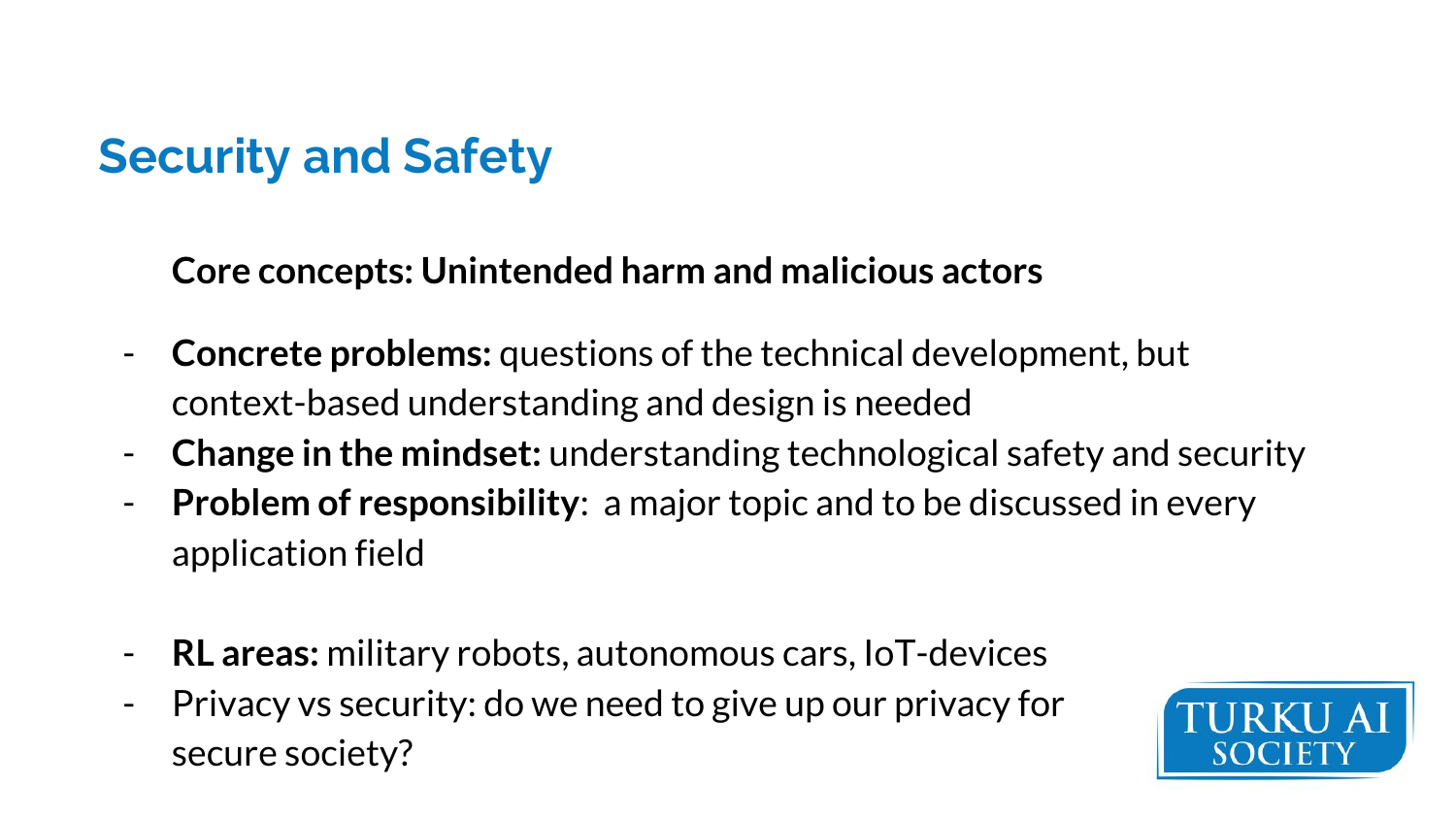### **Bias and Fairness**

- Algorithm and data biases can cause discrimination and unfair decisions.
- **-** Algorithms and data can easily contain biases whose origin is in human decision-making, and these biases are difficult to detect, perceive and fix.
- **- Sources for bias:** data used to train the machine learning model, human mistake (cultural assumptions), lacking diversity in the development or design team
- **- Problems with data:** incomplete, biased or skewed, drawing on poorly defined and non-representative samples

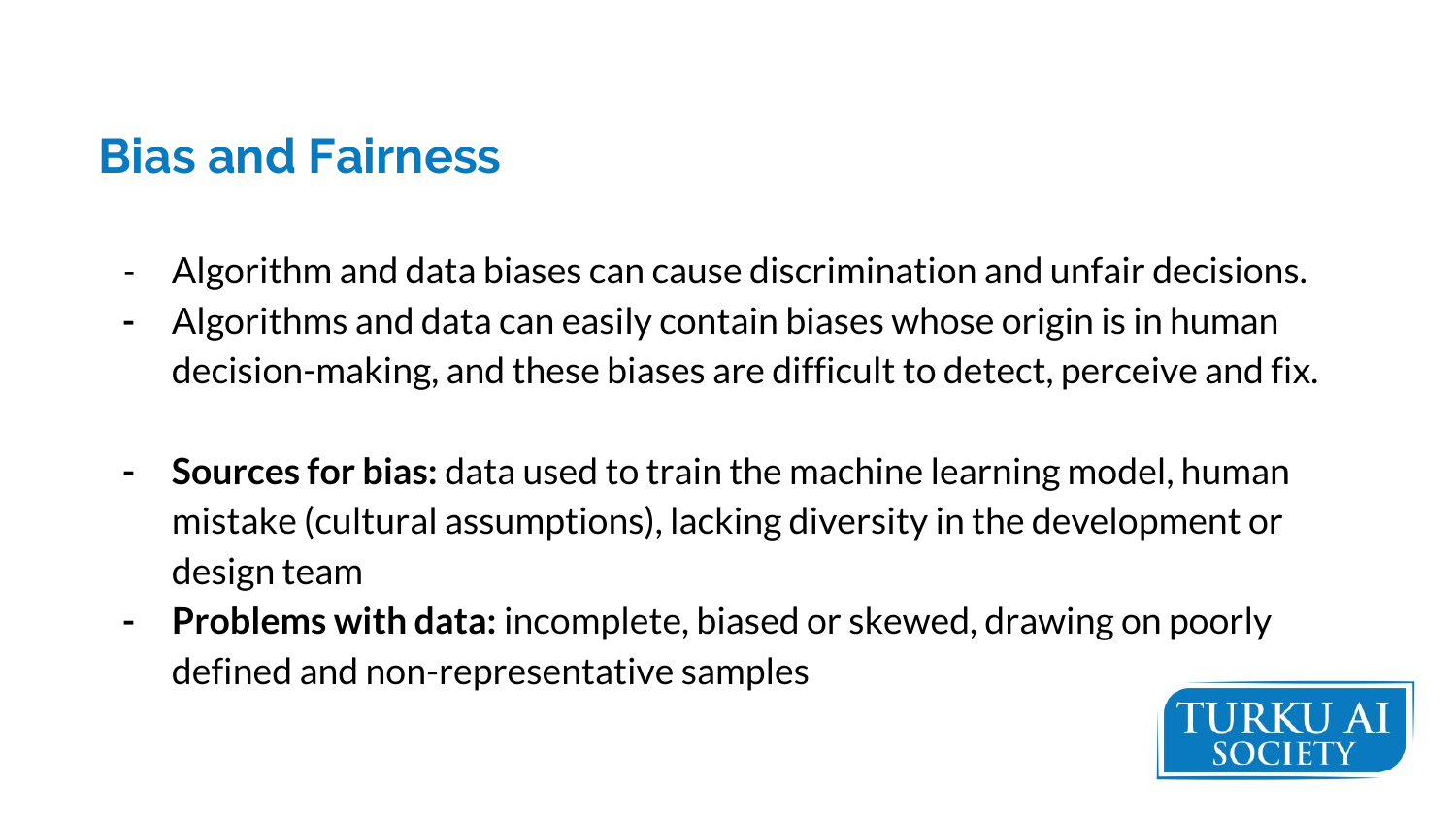## **Effects on human life**

*"The technologies and the systems they enable are rapidly shifting behaviours and creating new rules for human interaction by virtue of incentives and boundaries built into their design." (World Economic Forum, 2018)*

- Critic towards digitalized life
- What is valuable, how do we want to build our lives
- The growth of mental disorders
- Building and finding meaning for ourselves
- Sex robots and relationships
- Cost diseases
- Surveillance, efficiency of human life

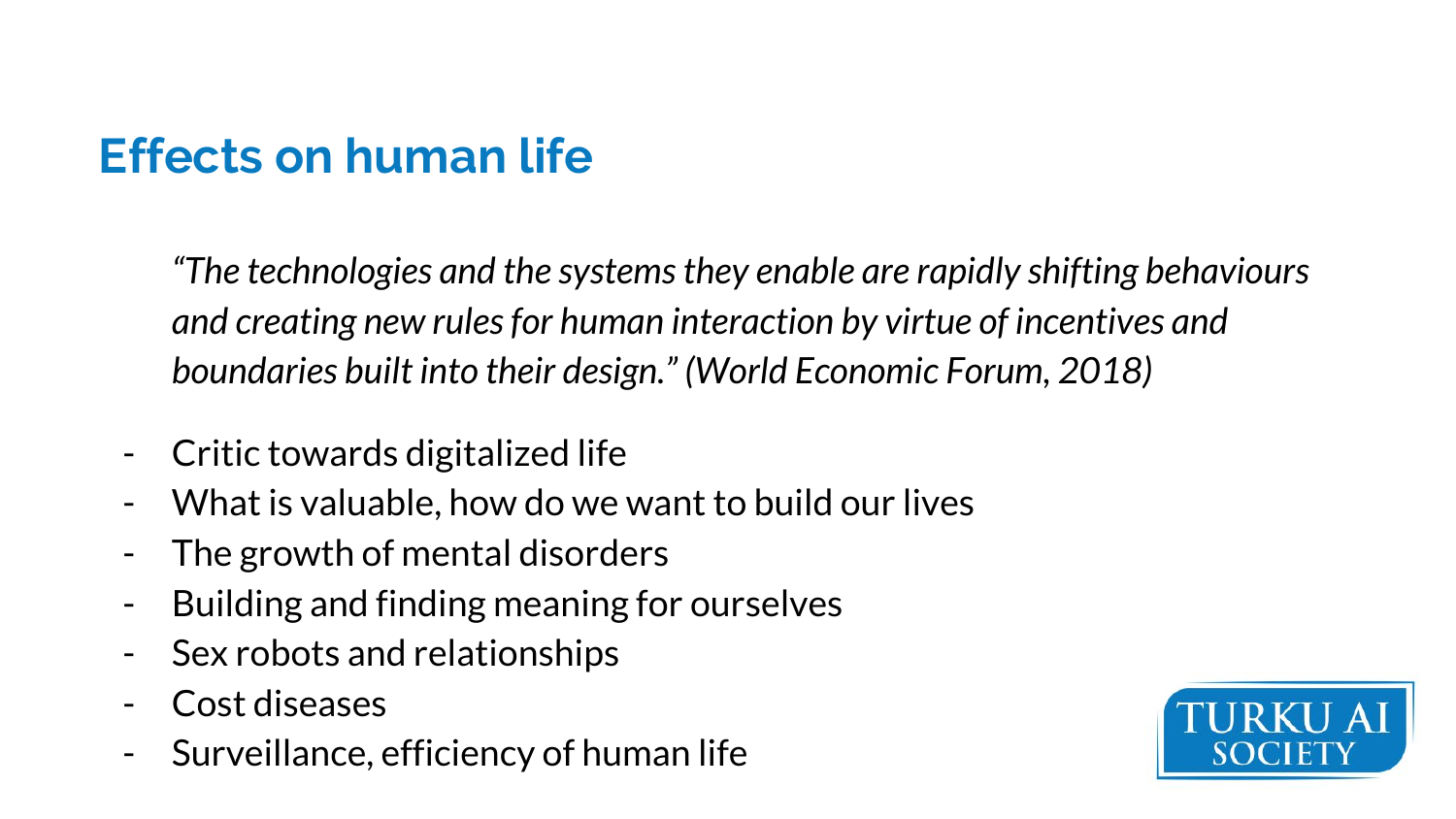### **Economic impacts and employment**

- The change and challenge AI sets for our employment and distribution of income is potentially enormous
- **- Employment:** you don't need to be a luddite to believe in radical change
- **Distributing income in a new ways:** active research and experimenting on basic income is needed
- **Meaning:** We have used to built a great part of our meaning throughout our work.

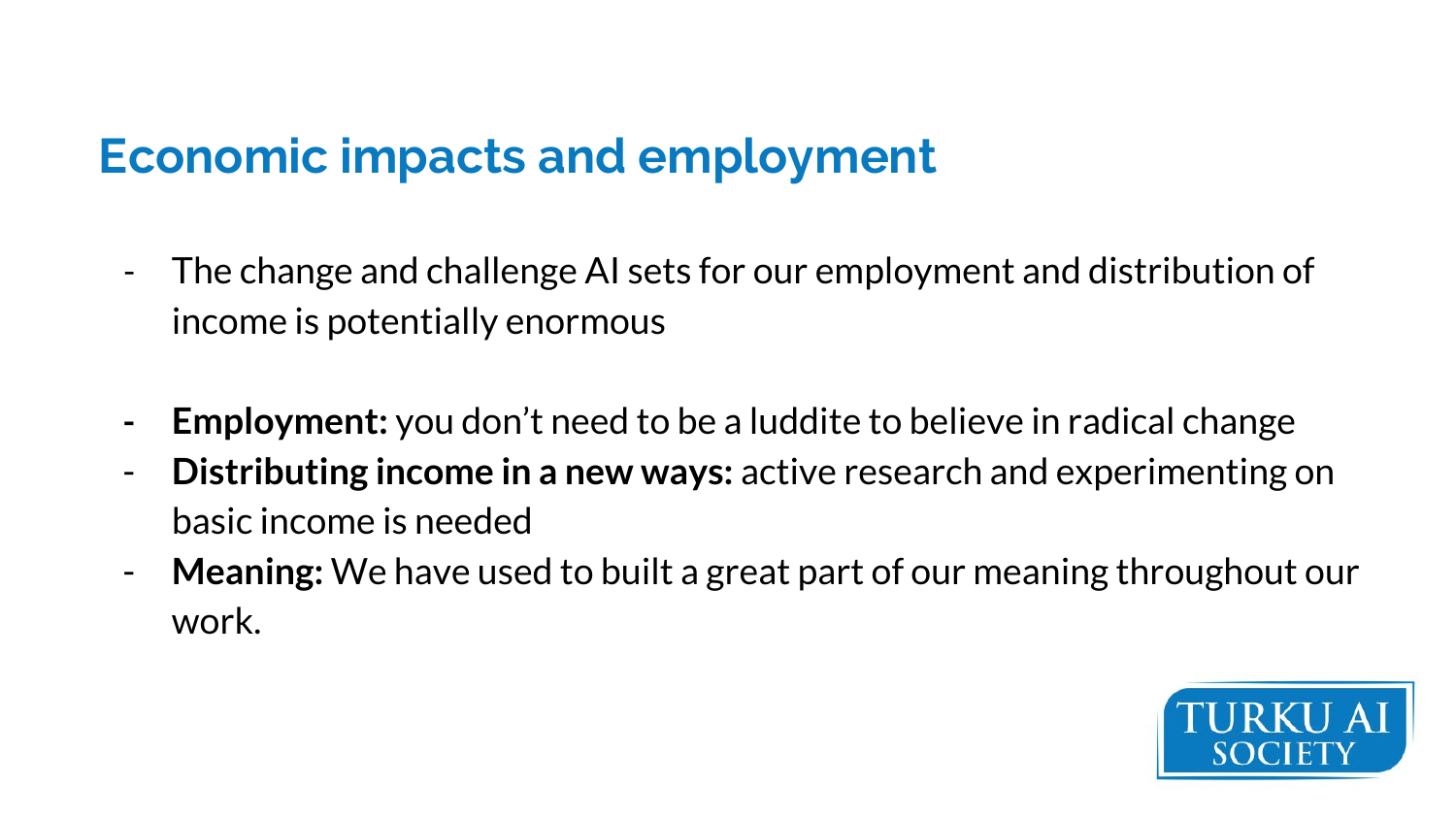# **Lenses and principles to approach the risks**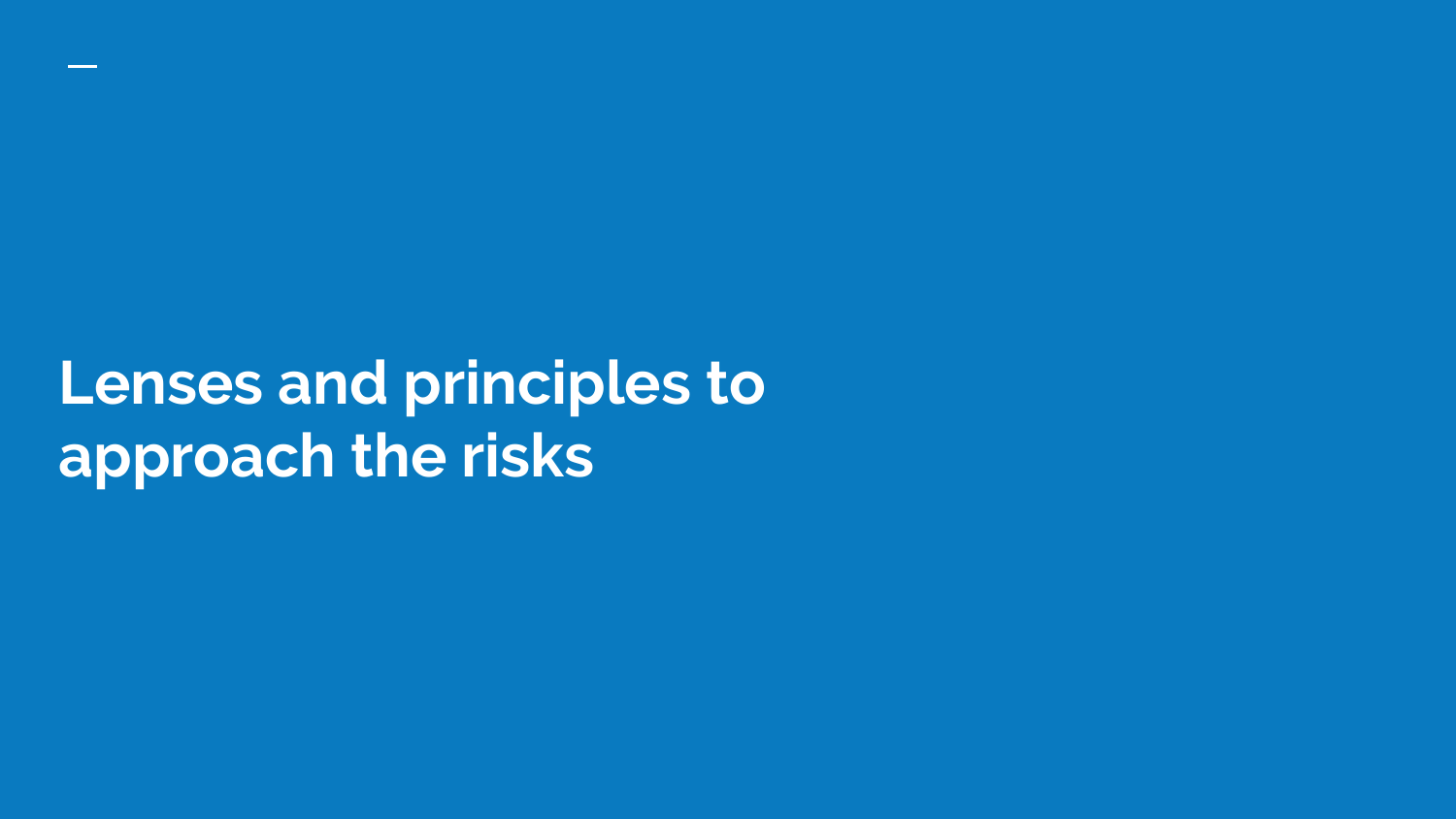### **Transparency**

- Transparency means that the stakeholders the public, users, developers, owners - understand how machine learning based systems work and what is their decision-making process including
- Emphasized especially by the public sector: crucial for public decision-making that all the decisions made by machines are transparent, predictable and fair, manipulation-free and the responsibility sharing is planned well.

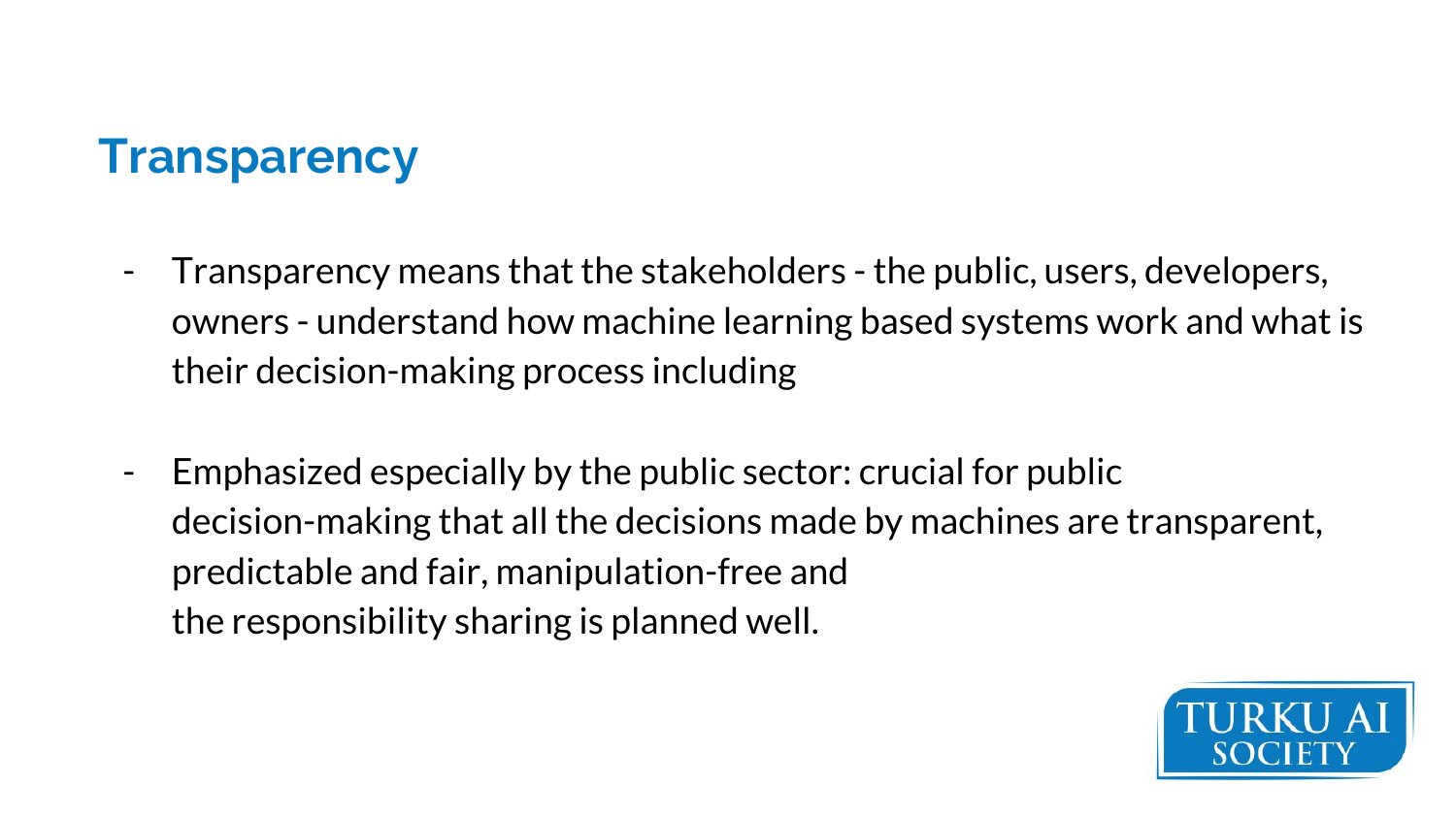## **Accountability & responsibility**

- *- "Accountability in this context includes an obligation to report, explain, or justify algorithmic decision-making as well as mitigate any negative social impacts or potential harms."*
- *- "Who is responsible if users are harmed by this product? What will the reporting process and process for recourse be? Who will have the power to decide on necessary changes to the algorithmic system during design stage, pre-launch, and post-launch?"*
- Reference/See: Principles for Accountable Algorithms and a Social Impact Statement for Algorithms http://www.fatml.org/resources/principles-for-accountable-algorithms

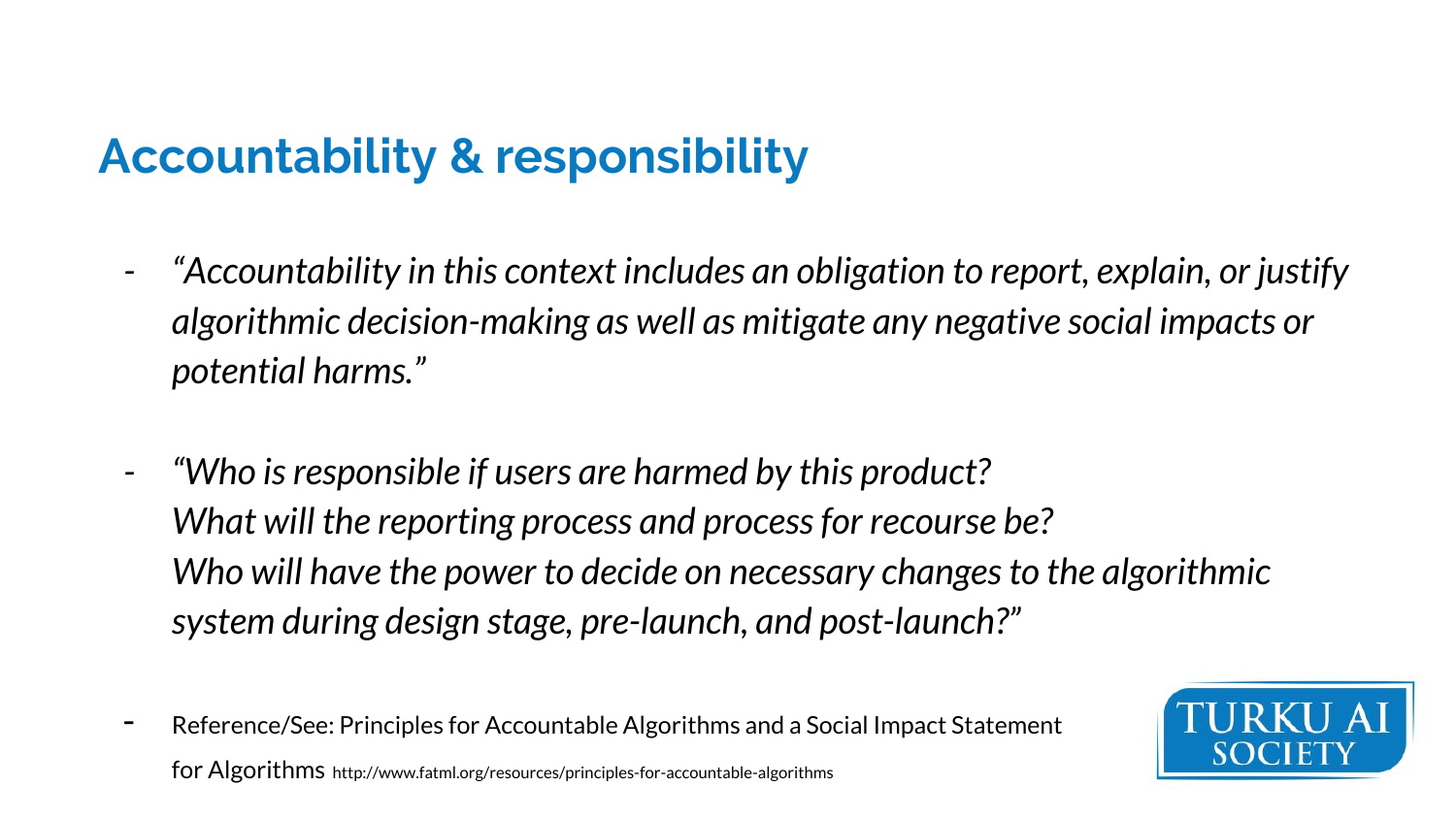### **Rights**

- Rights are essential to ethical analysis and thinking
- Concrete fundamentals for our societies
- AI technologies should not contravene or violate our common rights
- UN Human rights works as a fundamental starting points, but which other rights we should respect and in which situations?
- From the perspective of company, cultural and area-specific knowledge is critical

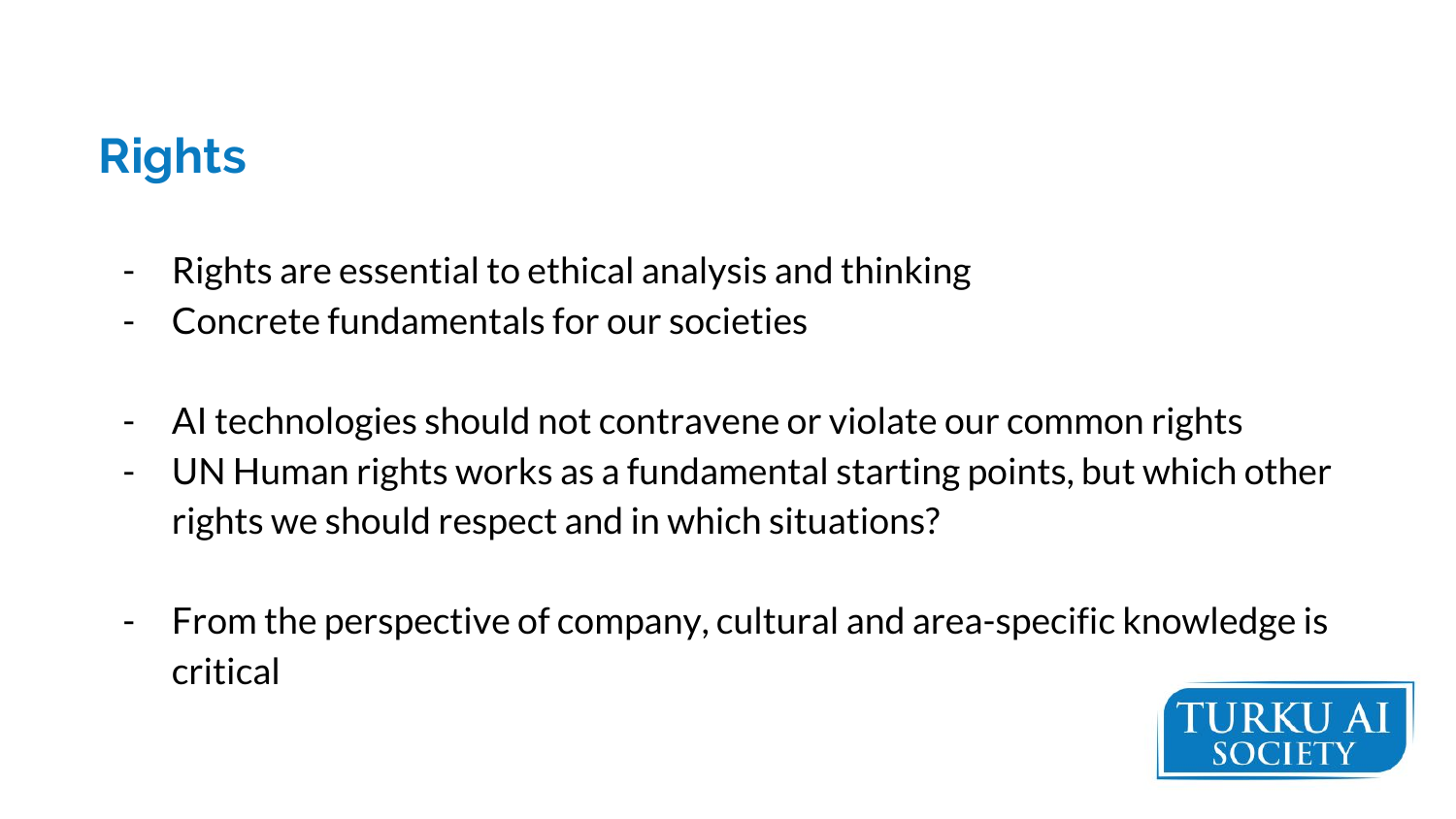# **… that's AI ethics before superintelligence**



[CC-BY-2.0](https://creativecommons.org/licenses/by/2.0/) Flickr te https://commons.wikimedia.org/wiki/File:Terminator%27s\_face.JPG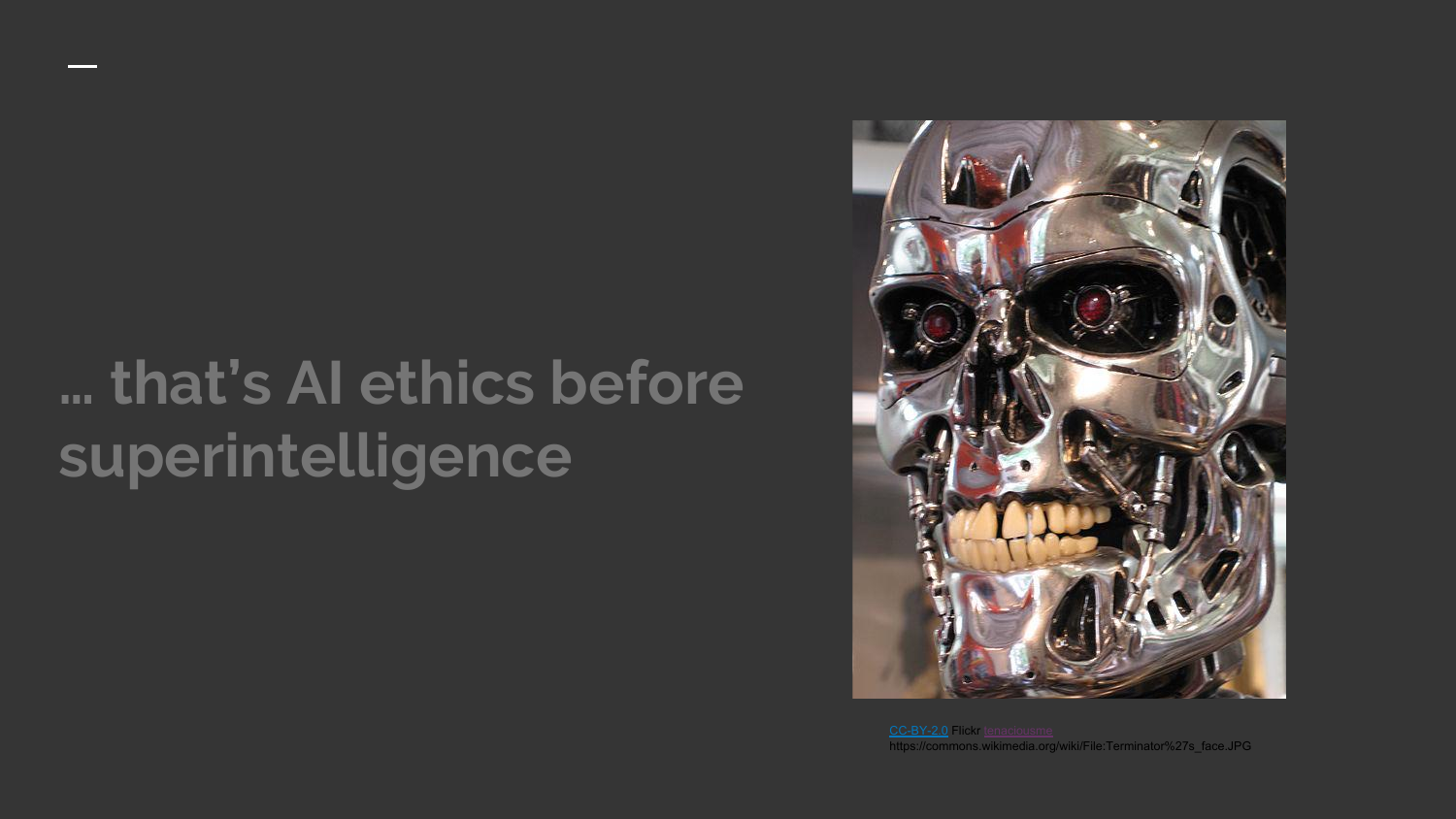### **Advanced AI systems and superintelligence**

- Philosophically interesting topics
	- Human-level intelligence, superintelligence
	- Robot rights
	- Human agency
- In practice (have to be taken seriously, but far away from practice)
	- Not a question in the current AI development
	- Academically AGI related responsibility of corporations might become a topic in next years
	- To relieve the worries: there's people working on with AGI safety and alignment

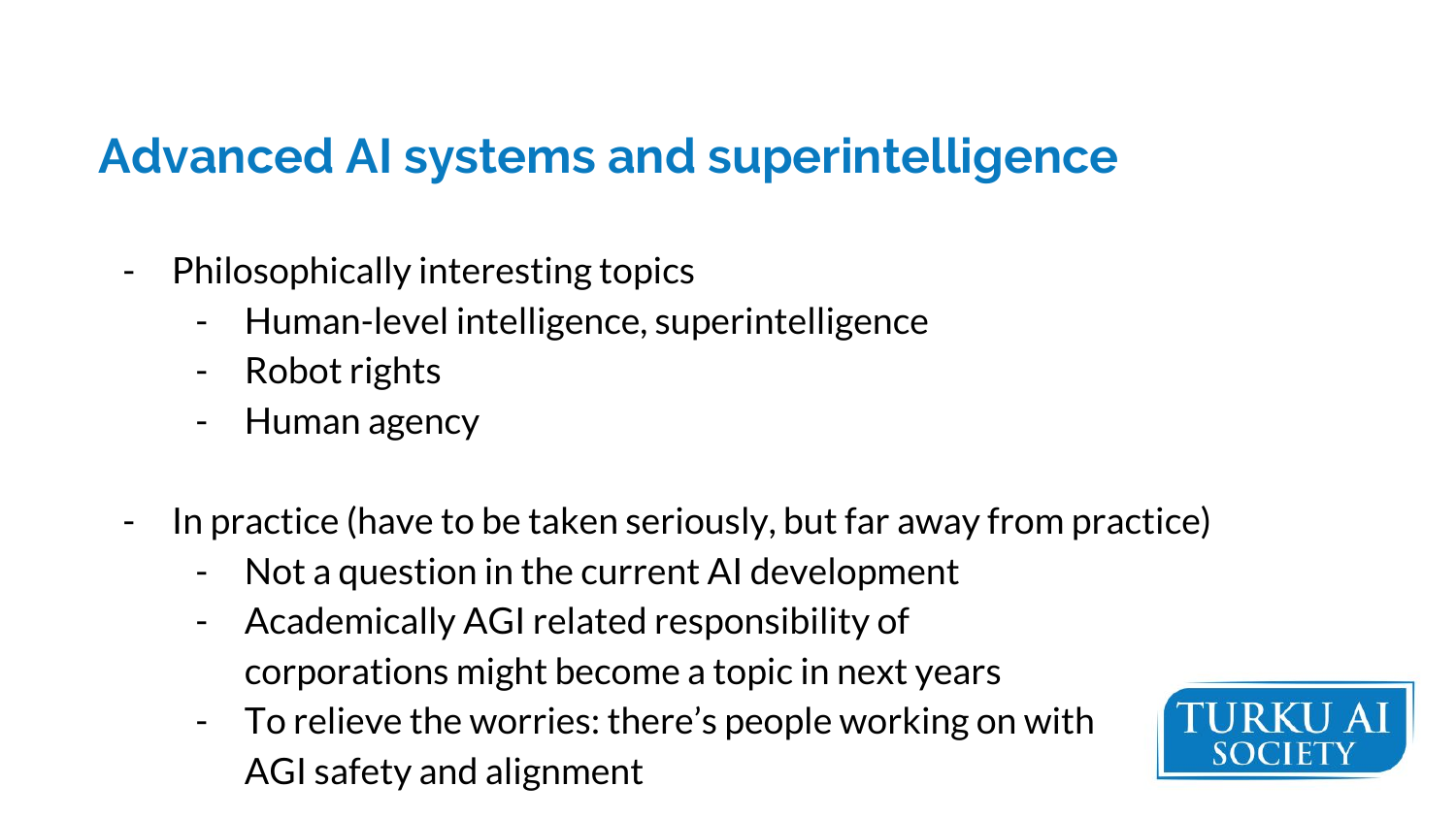### **Sources: institutions, universities**

- AINow (New York University)
- AI100 (Stanford)
- The Royal Society
- World Economic Forum
- Internet Society
- MIRI (Machine Intelligence Research Institute)
- Future of Humanity Institute (Oxford)
- ACM (Association for Computing Machinery)
- Tivia (Finland)
- IEEE

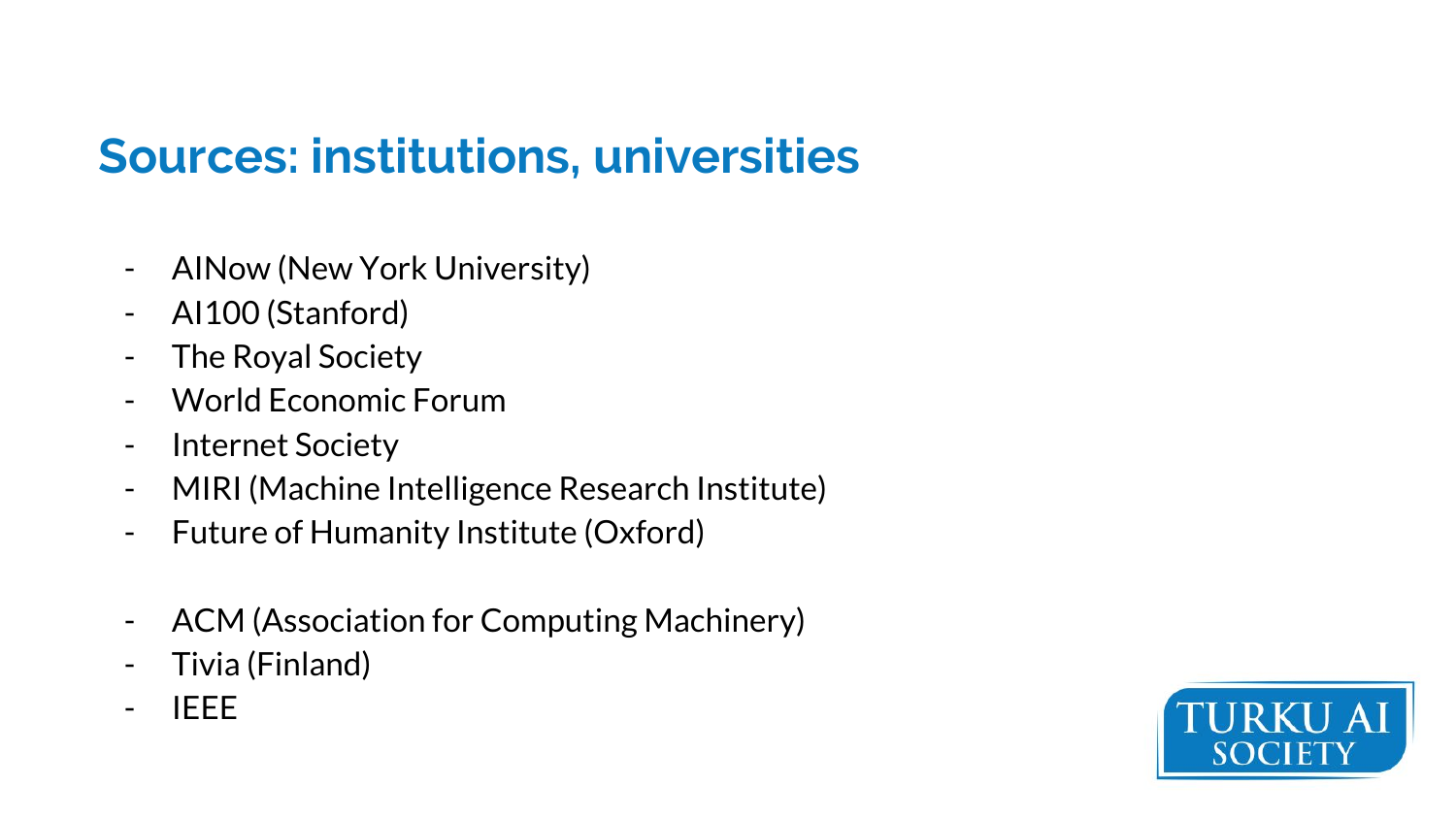## **Finnish Community of AI Ethics**

- Academic
	- Helsinki: MOIM, Rajapinta, HY, Aalto
	- Turku: Turku AI Society, Future Ethics group
	- Tampere: Rose project, Laitinen & Parviainen et al
	- Jyväskylä: IT Ethics group, Vakkuri
- Government: strategy work groups, Tekoälyaika project
- Organizations: TIVIA, Millennial Board AI
- National Seminar of Theoretical AI

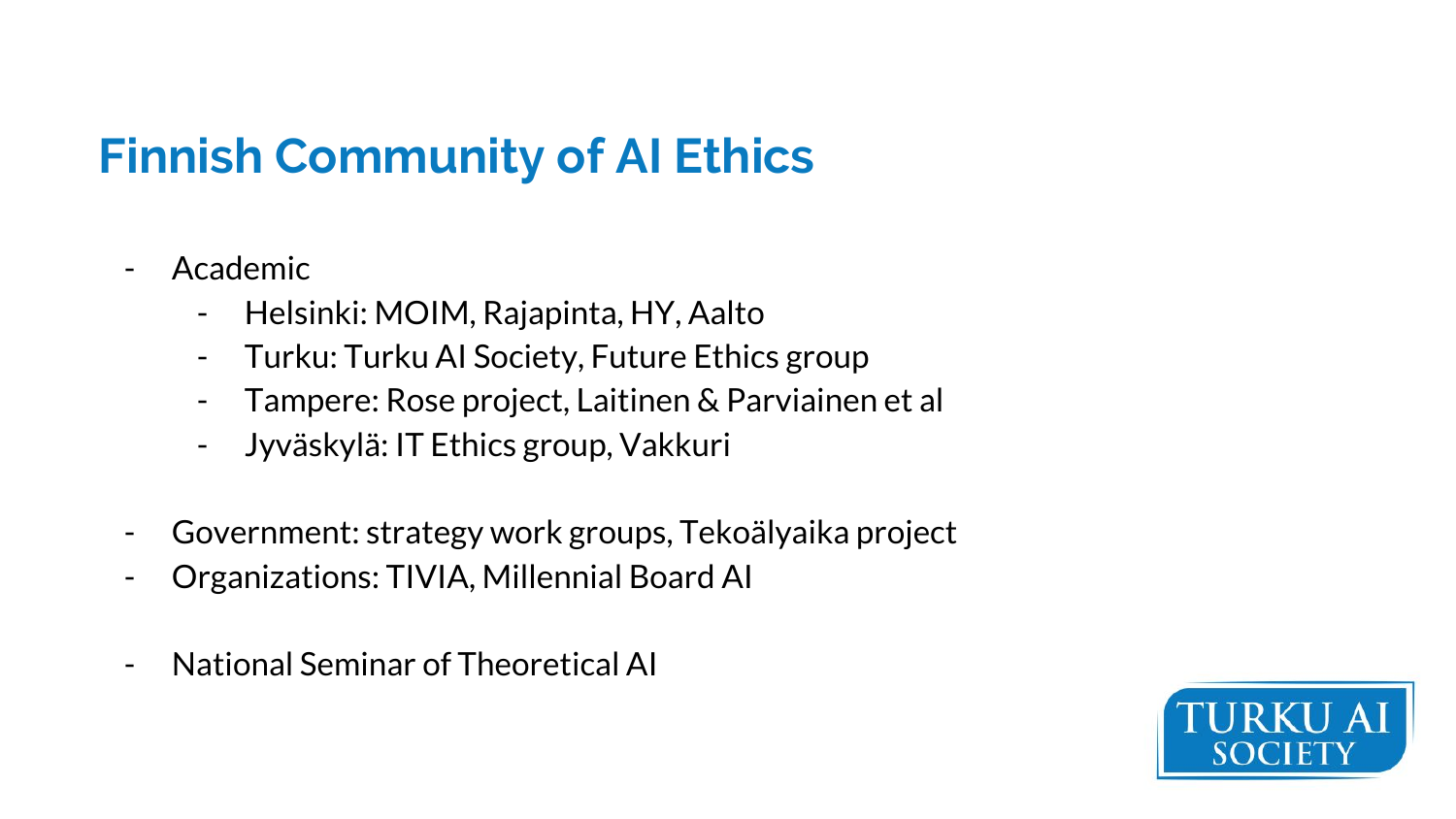# **AI Ethics in Practice**

**Design, tools & frameworks**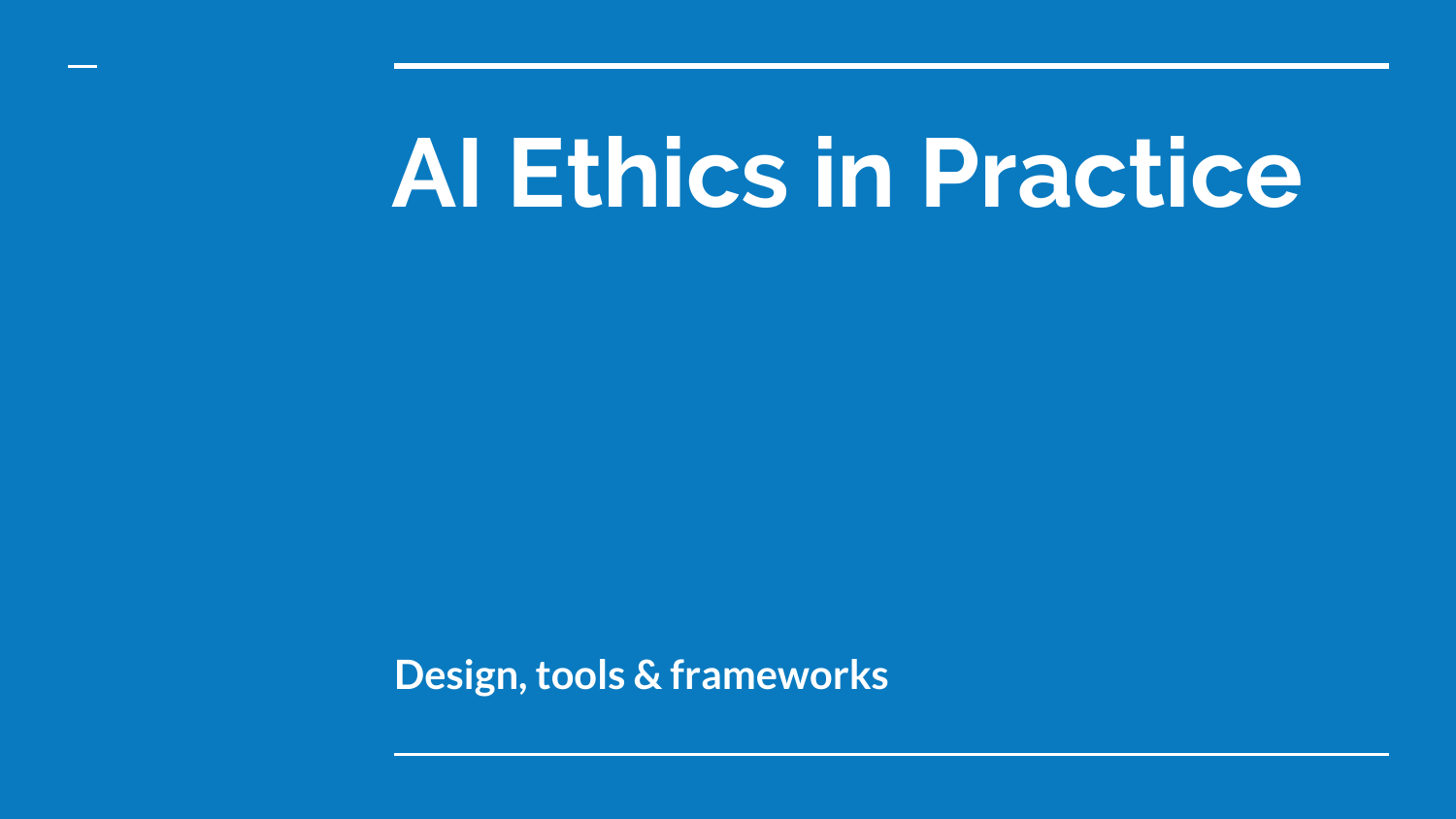### **AI Ethics in Practice**

Right now:

A lot of work is done at the strategy level and companies are creating ethical principles for their AI technology

### The first step is to define the strategic guidelines

### Al at Google: our principles



 $AI$ 

Sundar Pichai CFO

Published Jun 7, 2018

At its heart, AI is computer programming that learns and adapts. It can't solve every problem, but its potential to improve our lives is profound. At Google, we use AI to make products more useful-from email that's spam-free and easier to compose, to a digital assistant you can speak to naturally, to photos that pop the fun stuff out for you to enjoy.

Beyond our products, we're using AI to help people tackle urgent problems. A pair of high school students are building AI-powered sensors to predict the risk of wildfires. Farmers are using it to monitor the health of their herds. Doctors are starting to use AI to help diagnose cancer and prevent blindness. These clear benefits are why Google invests

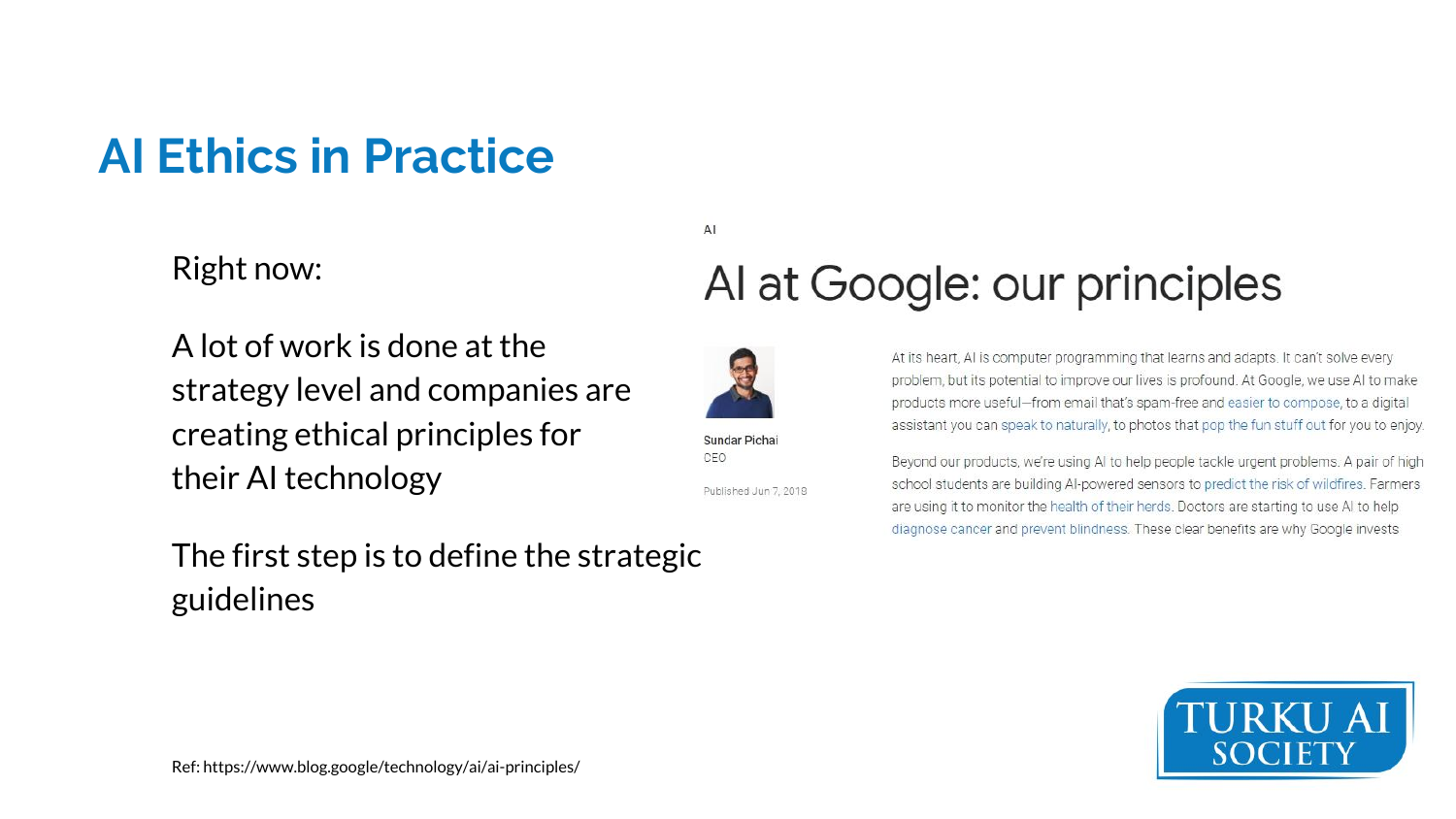### **AI Ethics in Practice: Principles (Fin AI Company: Fourkind)**

#1: To the extent that it is possible, avoid creating AI systems that reinforce commonly understood social biases, contravene human rights, violate human dignity, or otherwise breach your own moral code

If you encounter and/or are asked to do something you find unethical, raise the issue immediately internally and with your client. Never sacrifice your own values for added model accuracy, financial gain, or fear of failure.

### #2 Follow all applicable laws, directives and mutually agreed-upon best practices

This also applies to things like internal and client-company privacy guidelines/policies and GDPR. If you are unsure about interpretation, raise the issue with your client or internally, depending on the circumstance. Note that in some cases, such as laws regarding minors, you may have to enforce discrimination to behave ethically.

#### #3: Hold yourself accountable

If you develop an AI system, take ownership of it. Be honest about the way it works, the type of data used to train it, and address issues in a timely fashion. Don't place the blame on others or try to hide mistakes. Inform clients immediately if something goes wrong.

### #4 Be as transparent as you can

The inner workings of some AI models can be explained easily, some are more of a black box. Sometimes laws and regulations affect the choice of learning algorithm. In all cases, make sure to document the data and process you use when developing AI. Transparency also applies to end-users; make sure that the use of AI is documented and to offer a non-AI alternative solution not only where required, but also where feasible.

### #5 Use your own judgement

At Fourkind, we go to great lengths to find the best people we can; people who we trust to make sound decisions not only collectively, but also as individuals. Don't be afraid to speak up and err on the side of caution when you feel something isn't quite right.

#### Ref:

https://medium.com/value-stream-design/fourkinds-thoughts-on-the-ethical-use-of-artificial-i ntelligence-85672585d3f1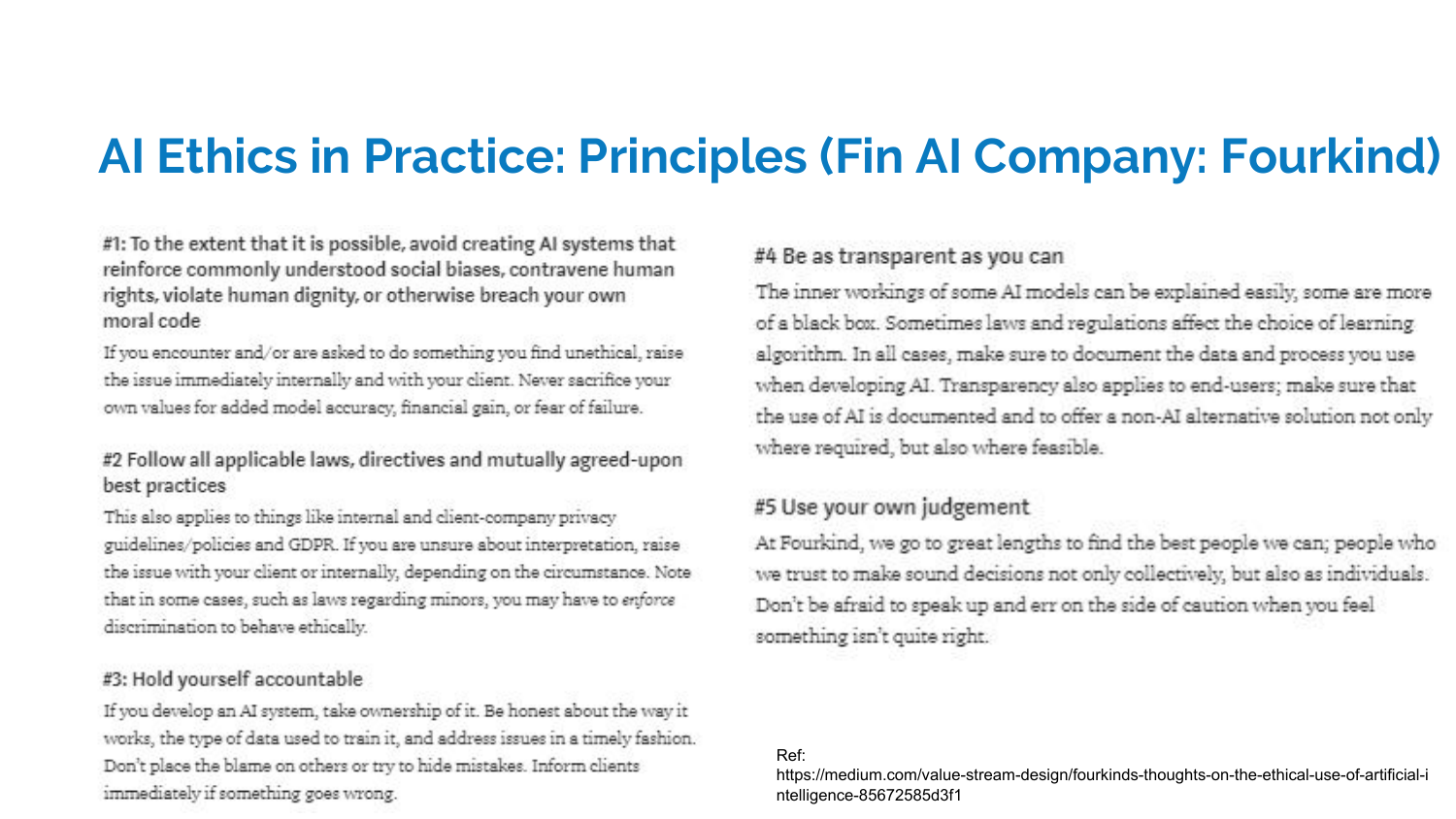### **AI Ethics in Practice**

- From philosophy and strategy to practice
- Design Build Evaluate
- Ethical design as a key function
- *- "Ethical design means considering the context of the product you create."*

### **FUTURE TENSE What Are "Ethics in** Design"?

People in the field are calling for more ethical decision-makingbut it's hard to pin down what exactly that means.

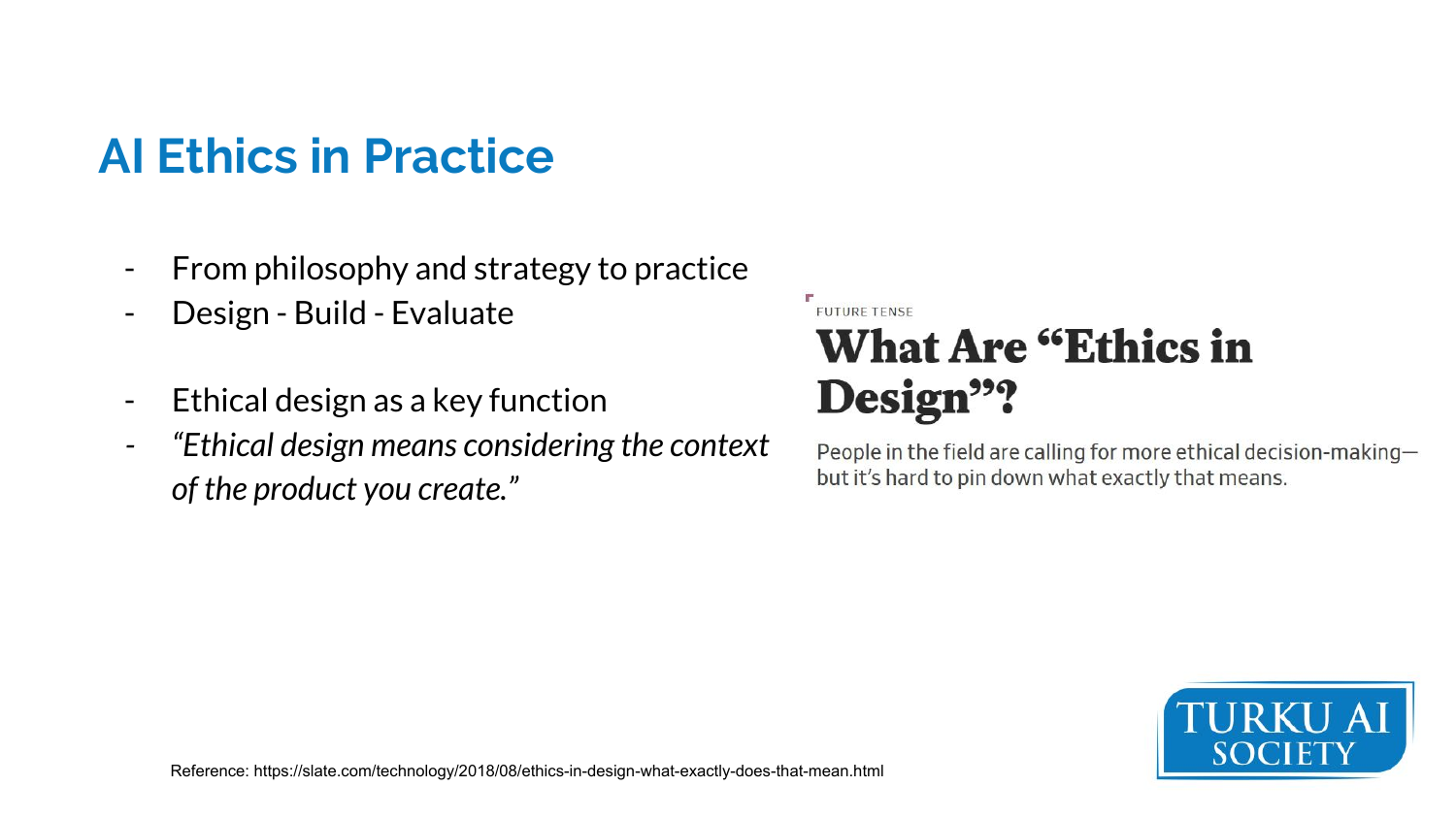### **AI Ethics in Practice**

- Ethics and AI should be linked at many levels:
	- Ethics by design: ethical reasoning as a part of the behaviour of AI agent
	- Ethics in design: methods and processes supporting ethical evaluation of the societal and structural changes AI systems has on our societies
	- Ethics for design: standards and guidelines to ensure the ethical development of AI

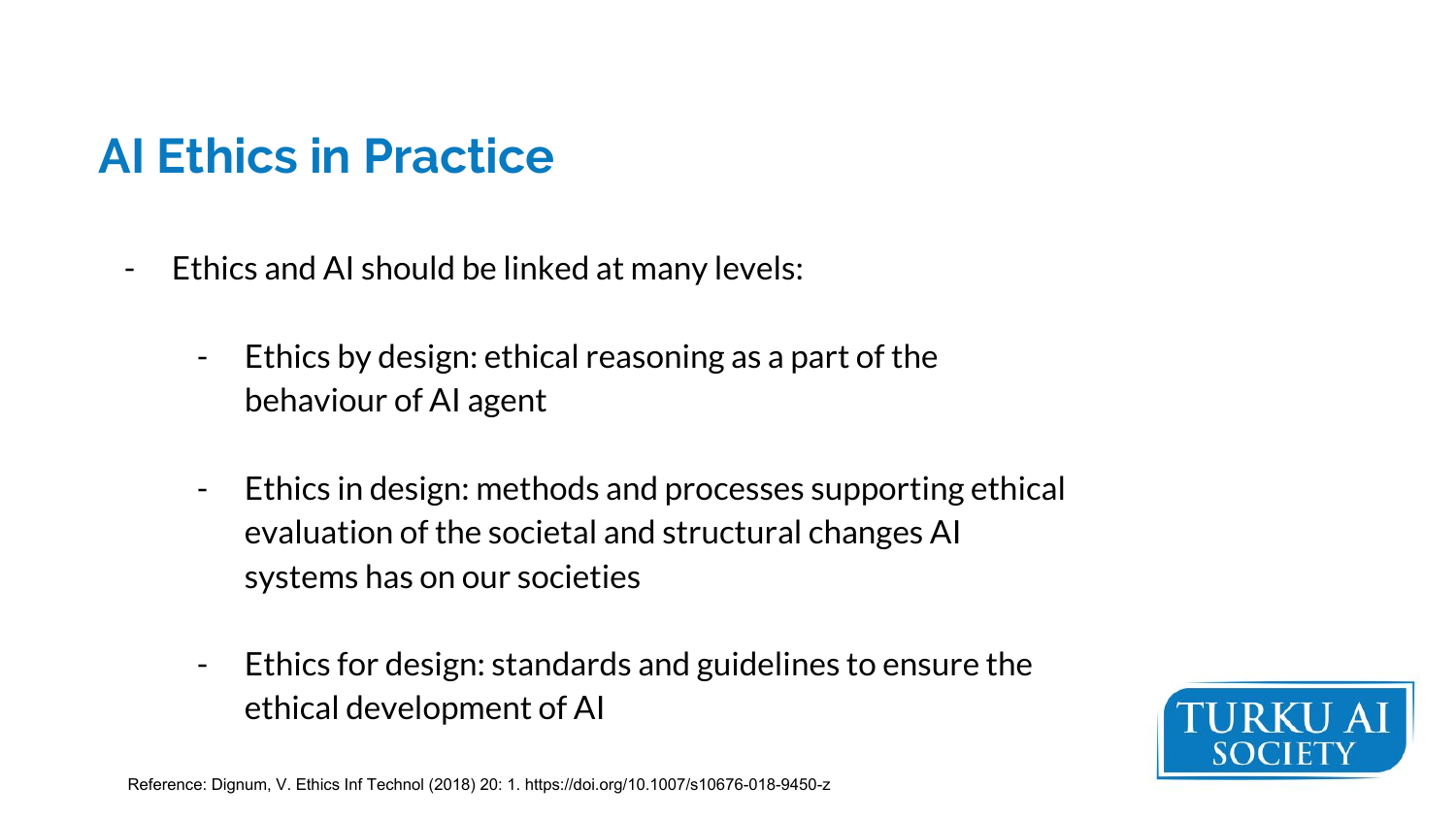### **Tools and Frameworks for Ethical Design**

- Traditionally in applied ethics: virtue ethics, duty ethics and consequentialist ethics
- ...or normative principles
- AINow: Algorithmic Impact Assessments (for public algorithms)
- The Ethical Matrix (Oneilrisk.com, Cathy O'Neil)
- Iyad Rahwan: "Society-in-the-Loop: Programming the Algorithmic Social Contract"
- Ethics Kit Design Better (ethicskit.org)

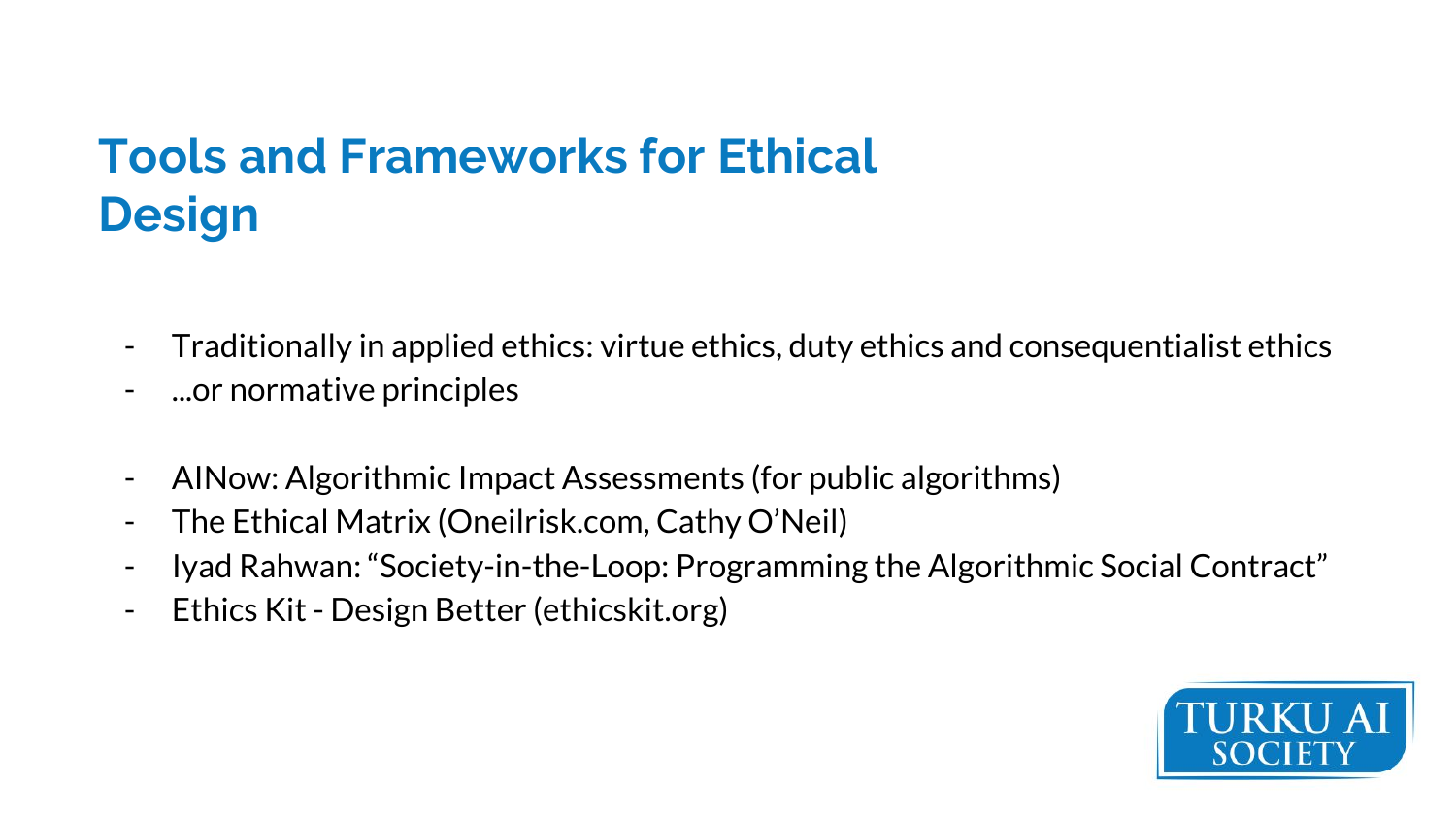### **Two things before the workshop**

- **1. There is not right answers to all questions...**
- Hear everyone and give everyone a chance to speak
- Respect each others' opinions and be polite
- Embrace ethical thinking
- Even though your group would agree with the issue, consider other possible opinions and prepare to accept that your view might not be universal
- **2. … but there is a great deal of material and tradition to built on (especially in real-life situations)**
	- Understand and analyze what has been said earlier
	- Reports, guidelines and standards are a great starting point for AI ethics work

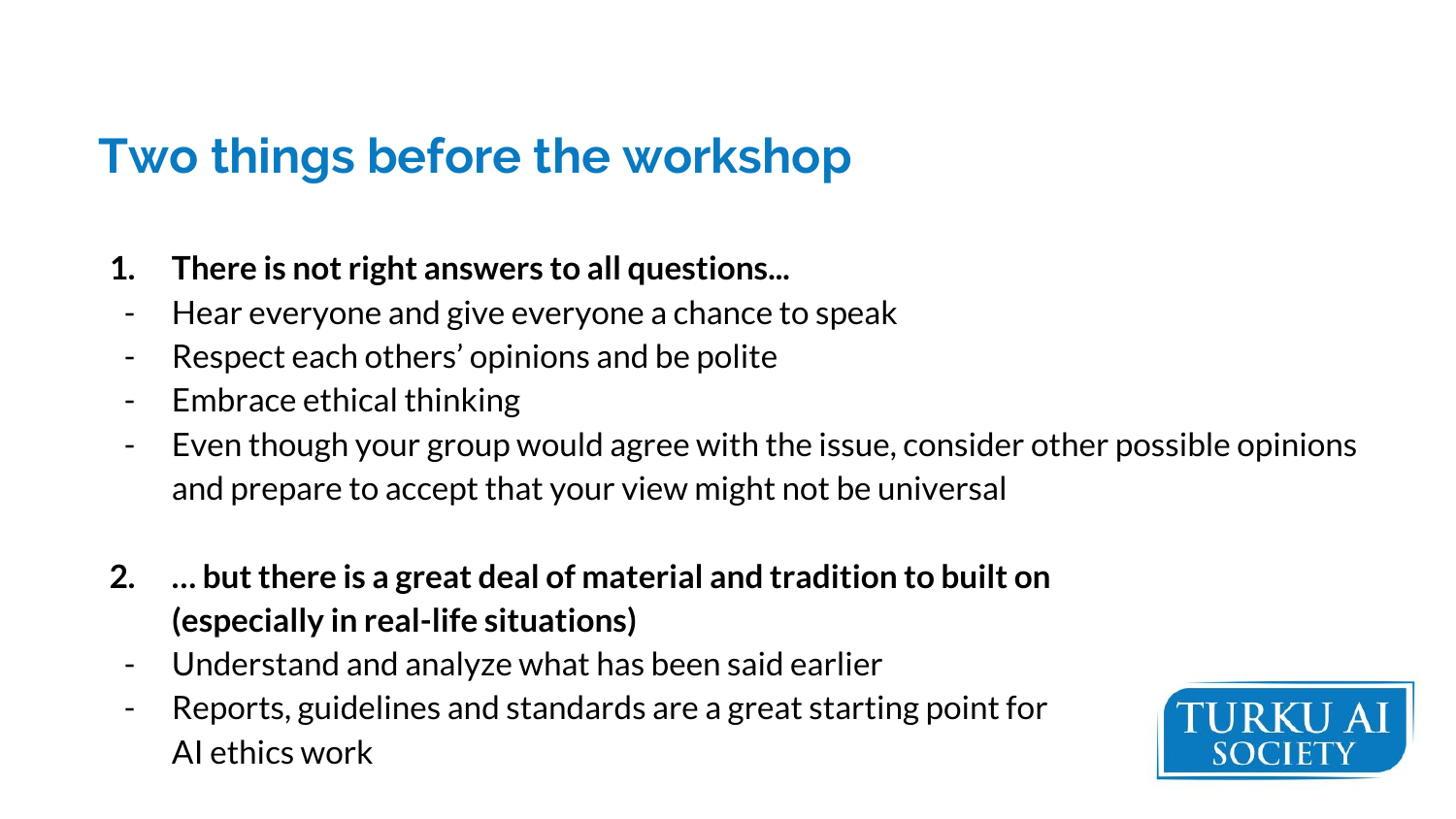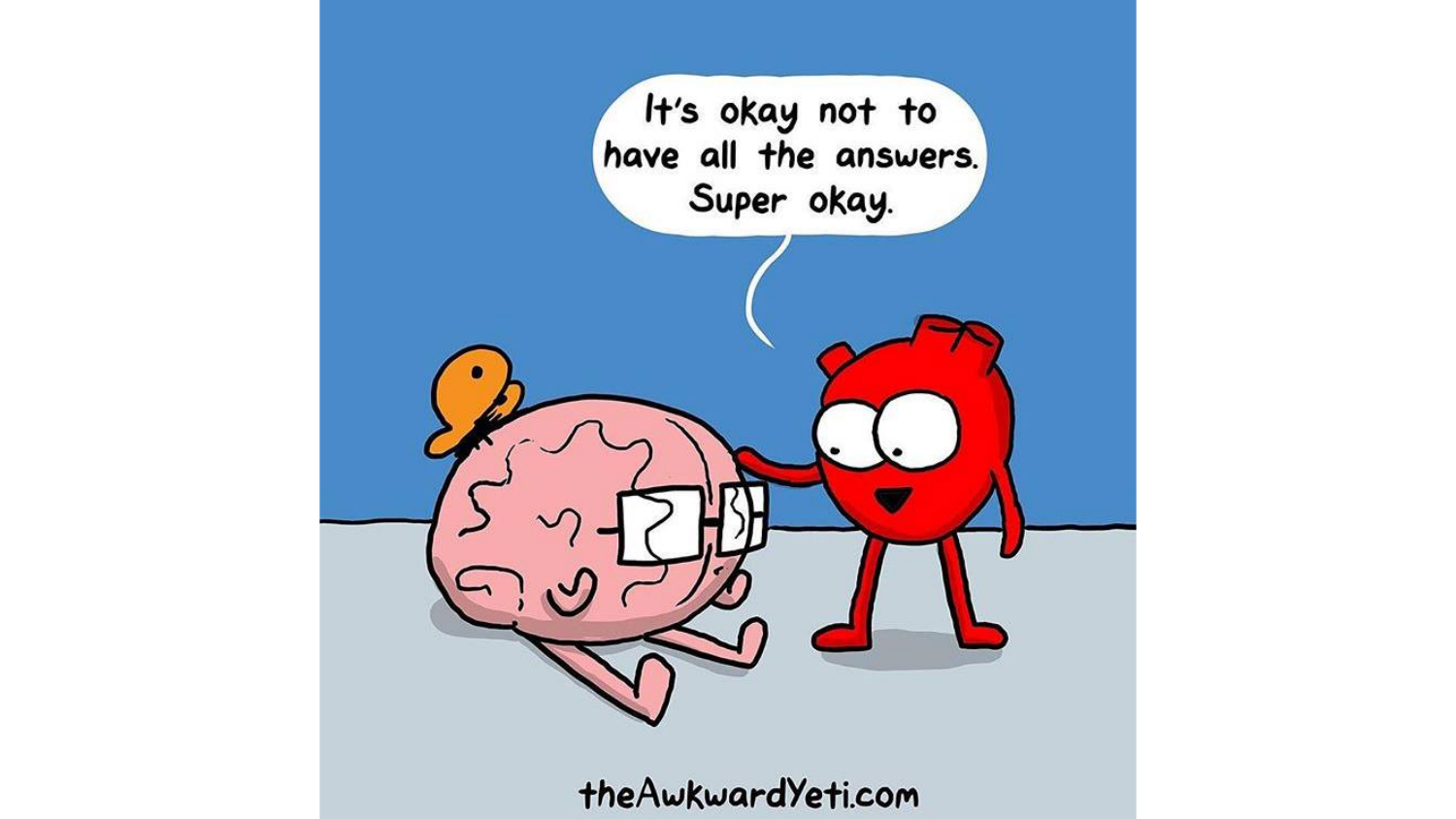**2. Workshop Design tools for ethical and responsible AI**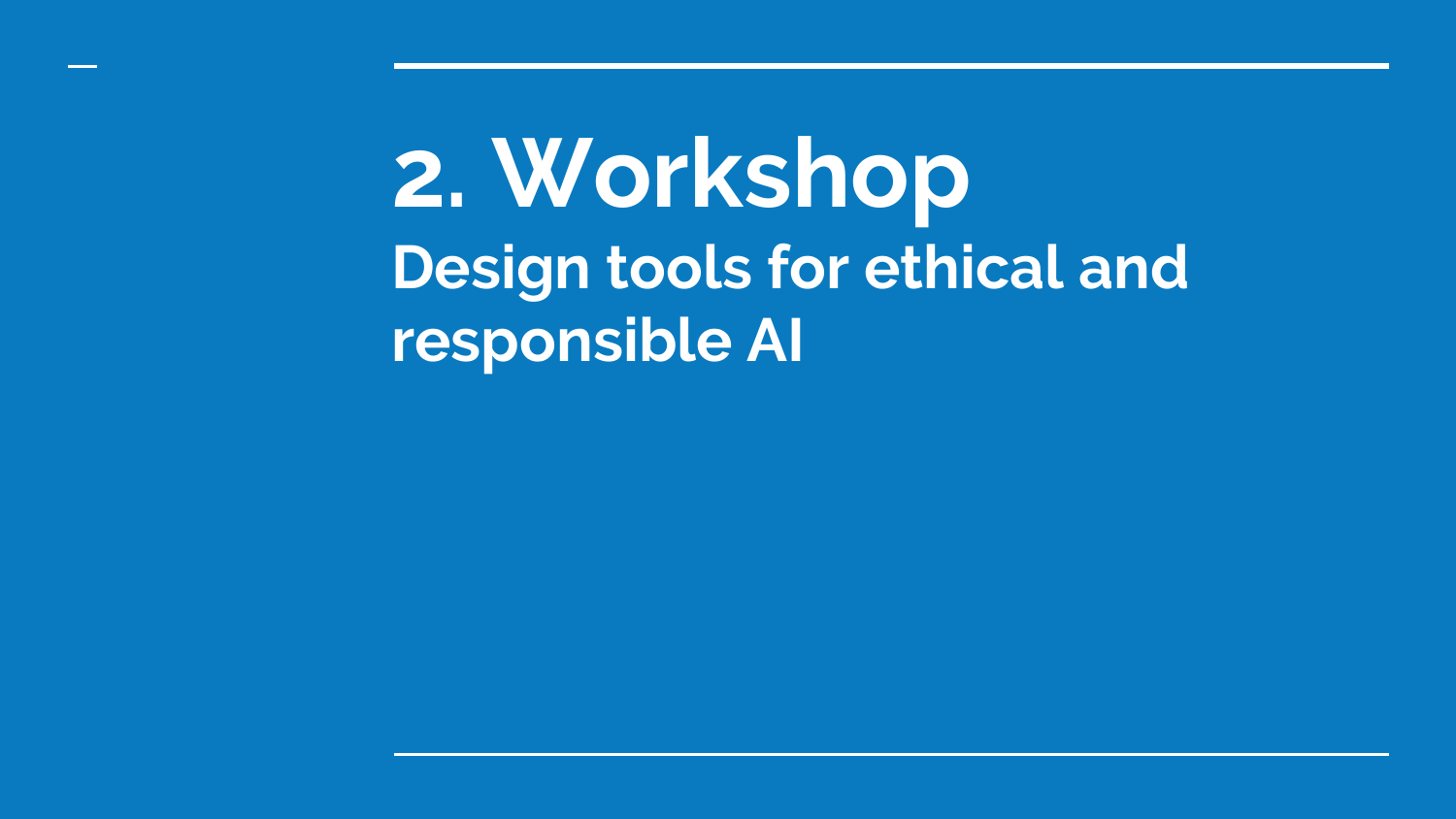### **2. Workshop**

- 1. Take your groups (max 10 persons)
- 2. Choose your case. Take another than in the workshop 1
- 3. Choose your group's a) chairperson b) presenter
- 4. The idea is to go through the Ethics Cards together and choose cards which feel relevant to your case (5-8)
- 5. Discuss together each of the selected cards, and use notes to record your considerations and conclusions
- 6. Build a logical cluster from your cards and notes, and present!

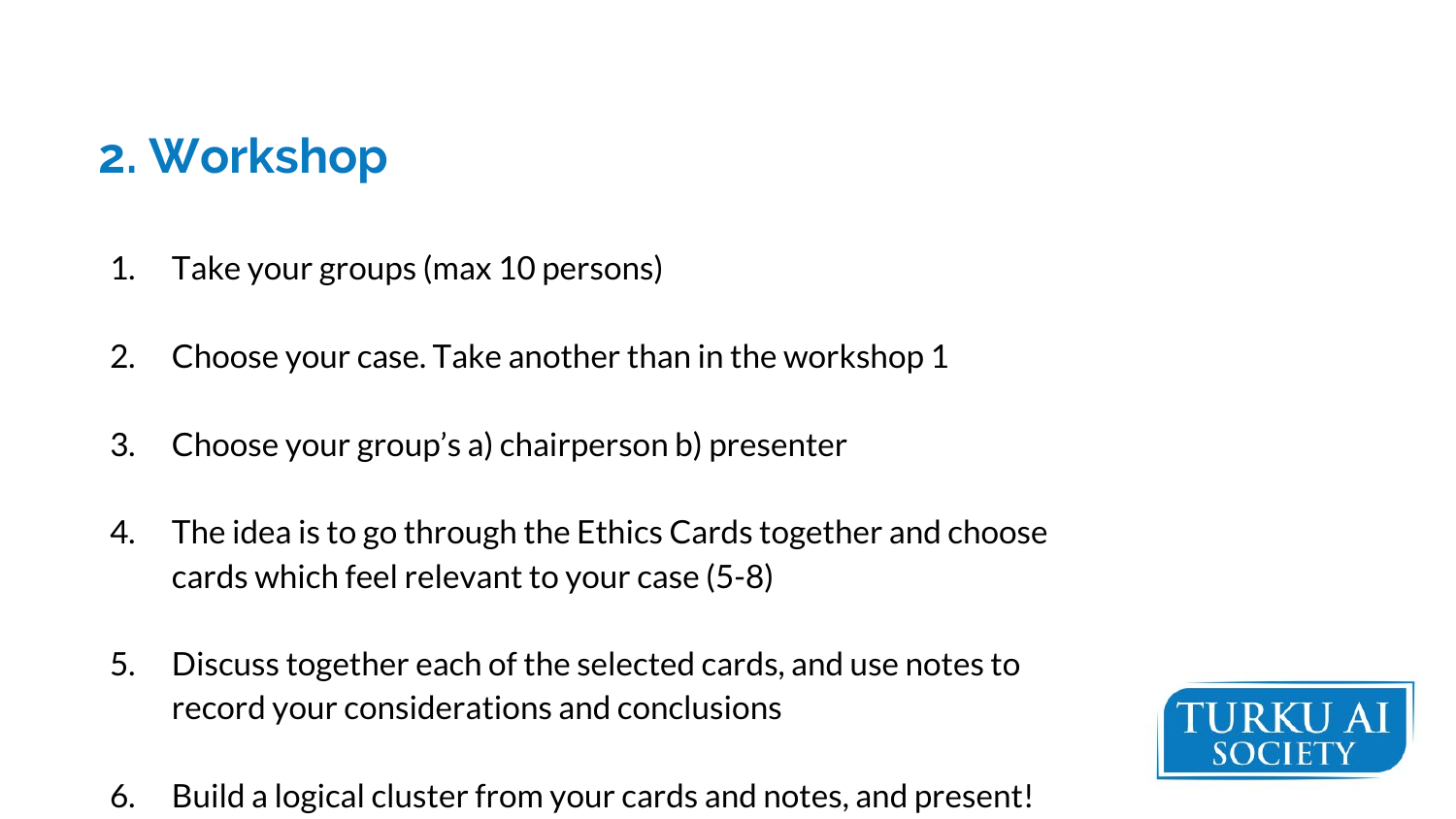**Presenting the results of the 2nd workshop**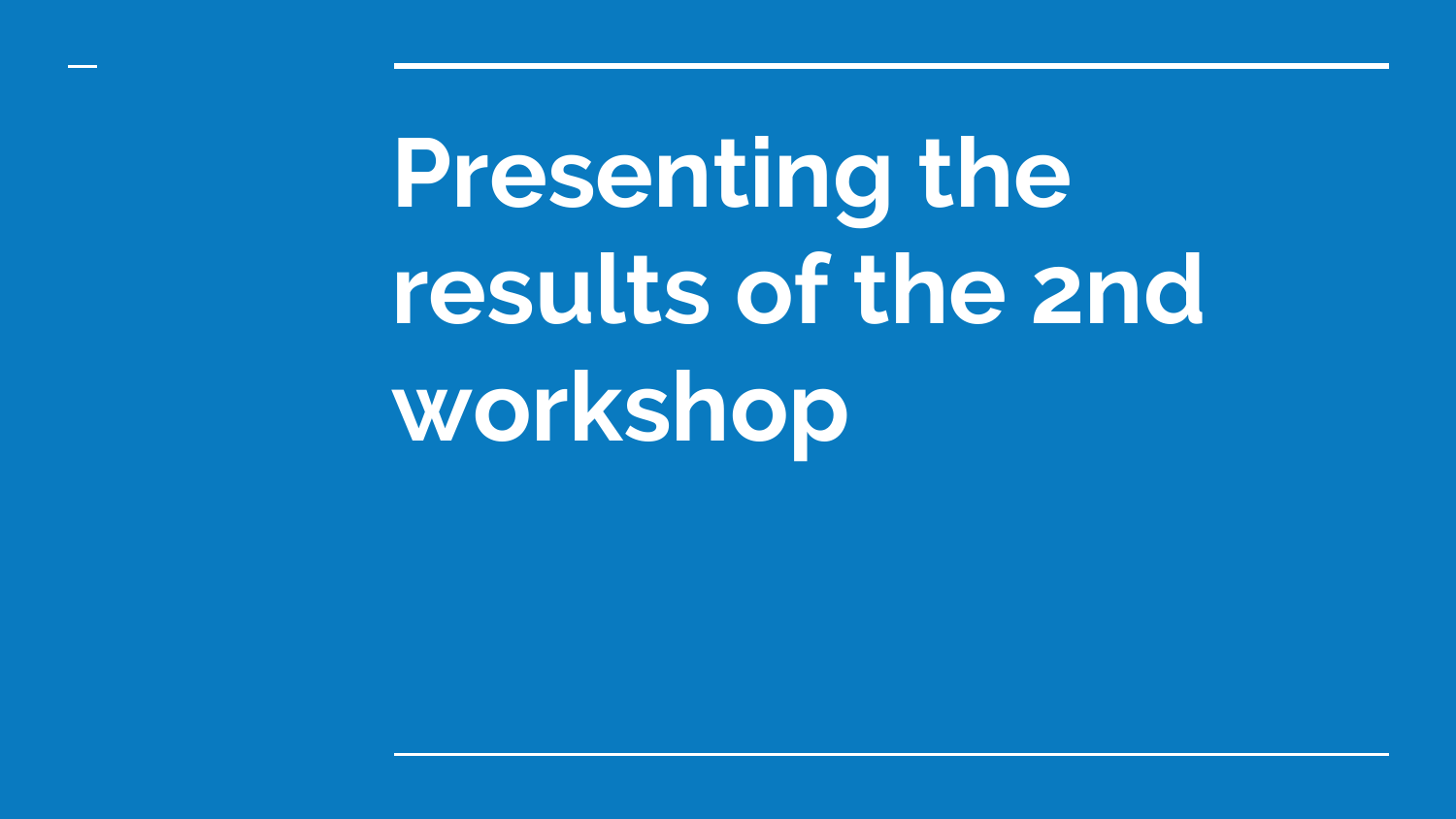### **What's next?**

- **Spread the awareness.** AI ethics includes questions we have to solve as societies.
- **If you got interested in the topic professionally/academically,**  there is a good listing of learning resources for continuing your learning. AI ethics courses are popping up at universities around the globe.
- **Questions?** Feel free to contact in any AI ethics matter. LinkedIn & Twitter: juhovaiste
- **- Thank you and enjoy your time in Helsinki!**

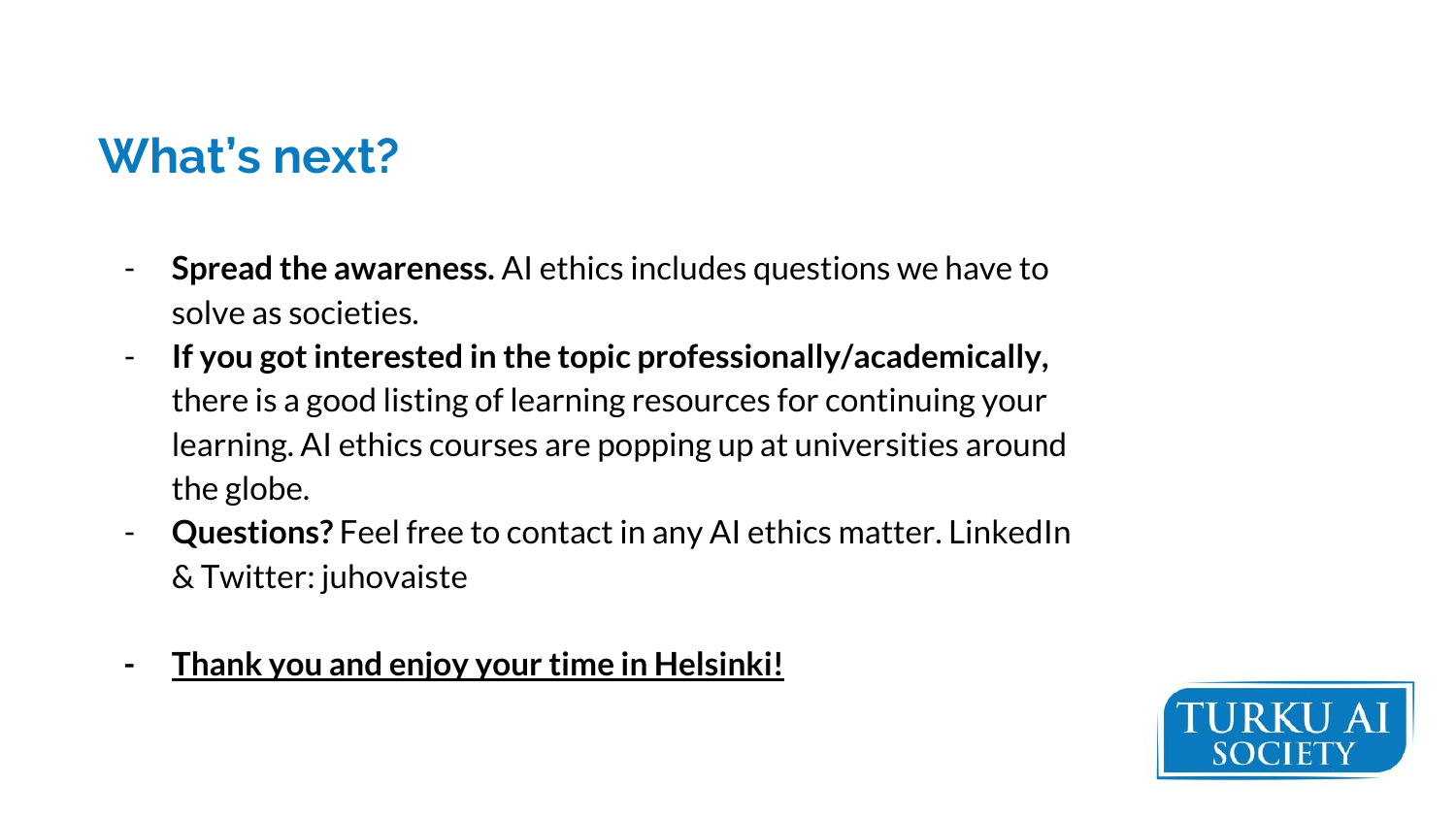### **Extra readings and study materials**

**Great and free introduction course to AI (by University of Helsinki: <http://www.elementsofai.com/fi>**

Top 9 ethical issues in artificial intelligence World Economic Forum <https://www.weforum.org/agenda/2016/10/top-10-ethical-issues-in-artificial-intelligence/> The Future of Employment: How Susceptible Are Jobs to Computerisation? Carl Benedikt Frey, Michael A. Osborne [https://www.oxfordmartin.ox.ac.uk/downloads/academic/The\\_Future\\_of\\_Employment.pdf](https://www.oxfordmartin.ox.ac.uk/downloads/academic/The_Future_of_Employment.pdf) Concrete problems in AI safety Dario Amodei, Chris Olah, Jacob Steinhardt, Paul Christiano, John Schulman, Dan Mané <https://arxiv.org/abs/1606.06565> The Ethics of Artificial Intelligence Nick Bostrom, Eliezer Yudkowsky <https://nickbostrom.com/ethics/artificial-intelligence.pdf> Research Priorities for Robust and Beneficial Artificial Intelligence Stuart Russell, Daniel Dewey, Max Tegmark [https://futureoflife.org/data/documents/research\\_priorities.pdf](https://futureoflife.org/data/documents/research_priorities.pdf) Fairness, Accountability, and Transparency in Machine Learning <https://www.fatml.org/>

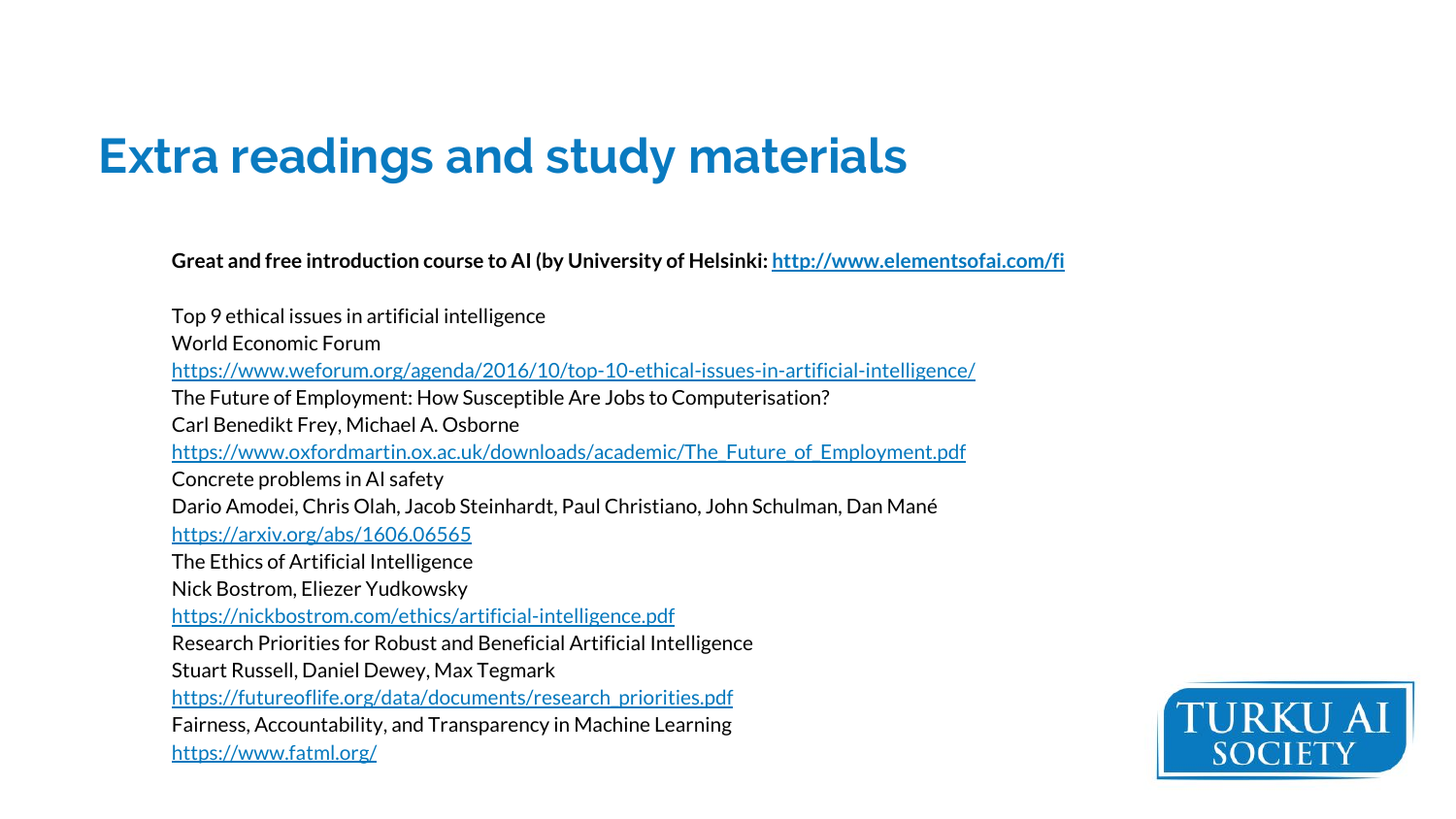### **Extra readings and study materials**

Stanford - One Hundred Year Study on Artificial Intelligence 2016 report <https://ai100.stanford.edu/2016-report> Artificial Intelligence: A Modern Approach (3rd Edition) Stuart Russell, Peter Norvig <https://www.amazon.com/Artificial-Intelligence-Modern-Approach-3rd/dp/0136042597> The Cambridge Handbook of Artificial Intelligence [http://www.cambridge.org/gb/academic/subjects/philosophy/philosophy-mind-and-language/cambridge-handbook-artificial-intellig](http://www.cambridge.org/gb/academic/subjects/philosophy/philosophy-mind-and-language/cambridge-handbook-artificial-intelligence?format=PB#uCBu0mtFhibOGaY6.97) [ence?format=PB#uCBu0mtFhibOGaY6.97](http://www.cambridge.org/gb/academic/subjects/philosophy/philosophy-mind-and-language/cambridge-handbook-artificial-intelligence?format=PB#uCBu0mtFhibOGaY6.97) Nature: Anticipating artificial intelligence Why we need AI research beyond the technological research <https://www.nature.com/news/anticipating-artificial-intelligence-1.19825> Rise of the Robots: Technology and the Threat of a Jobless Future Martin Ford <https://www.amazon.com/Rise-Robots-Technology-Threat-Jobless/dp/0465097537> O'Neil C. (2016). Weapons of math destruction: How big data increases inequality and threatens democracy.

Machine learning: the power and promise of computers that learn by example (2017). The Royal Society.

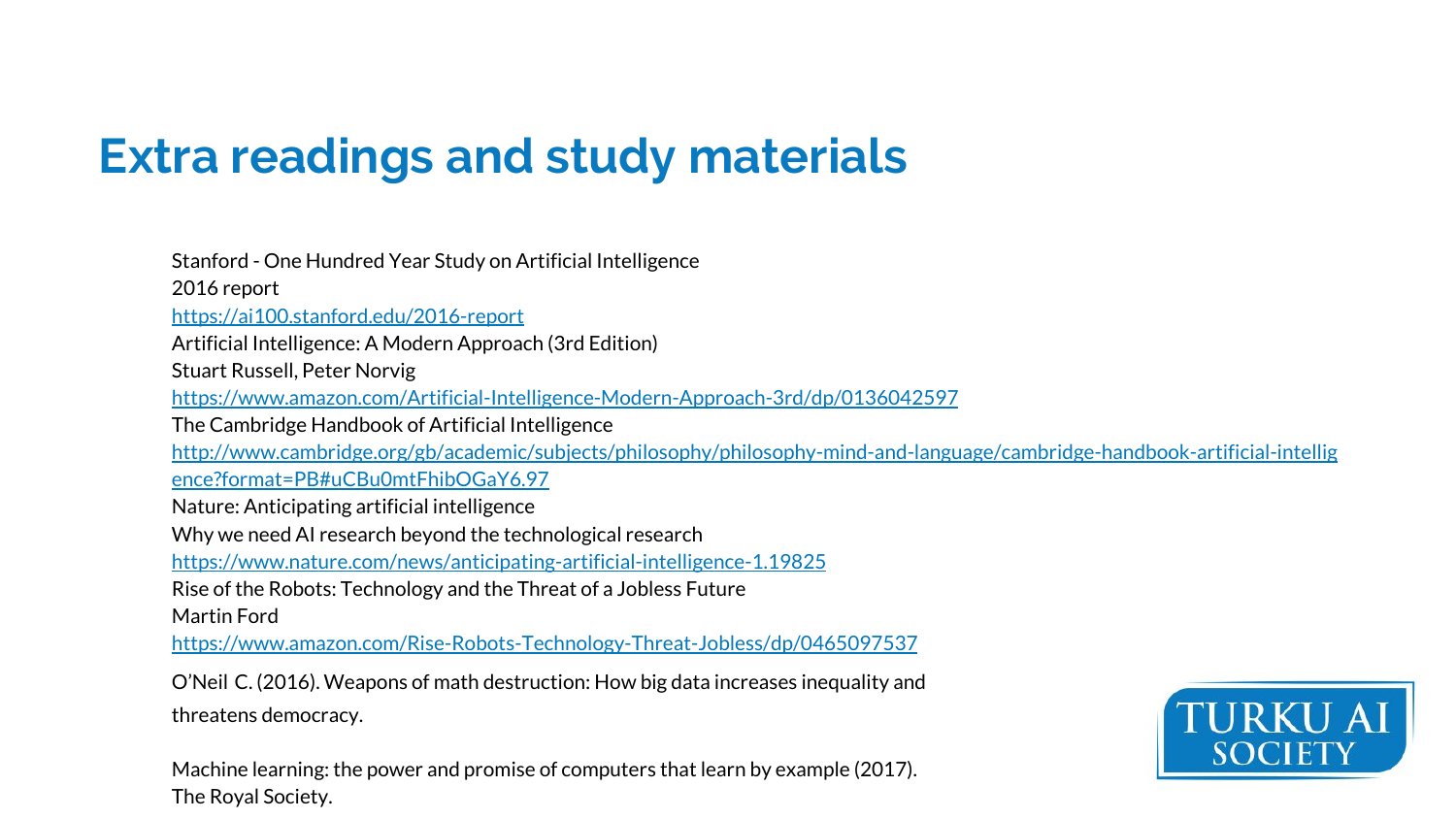# **Thank you!**

**aisociety.fi juhovaiste.fi @juhovaiste**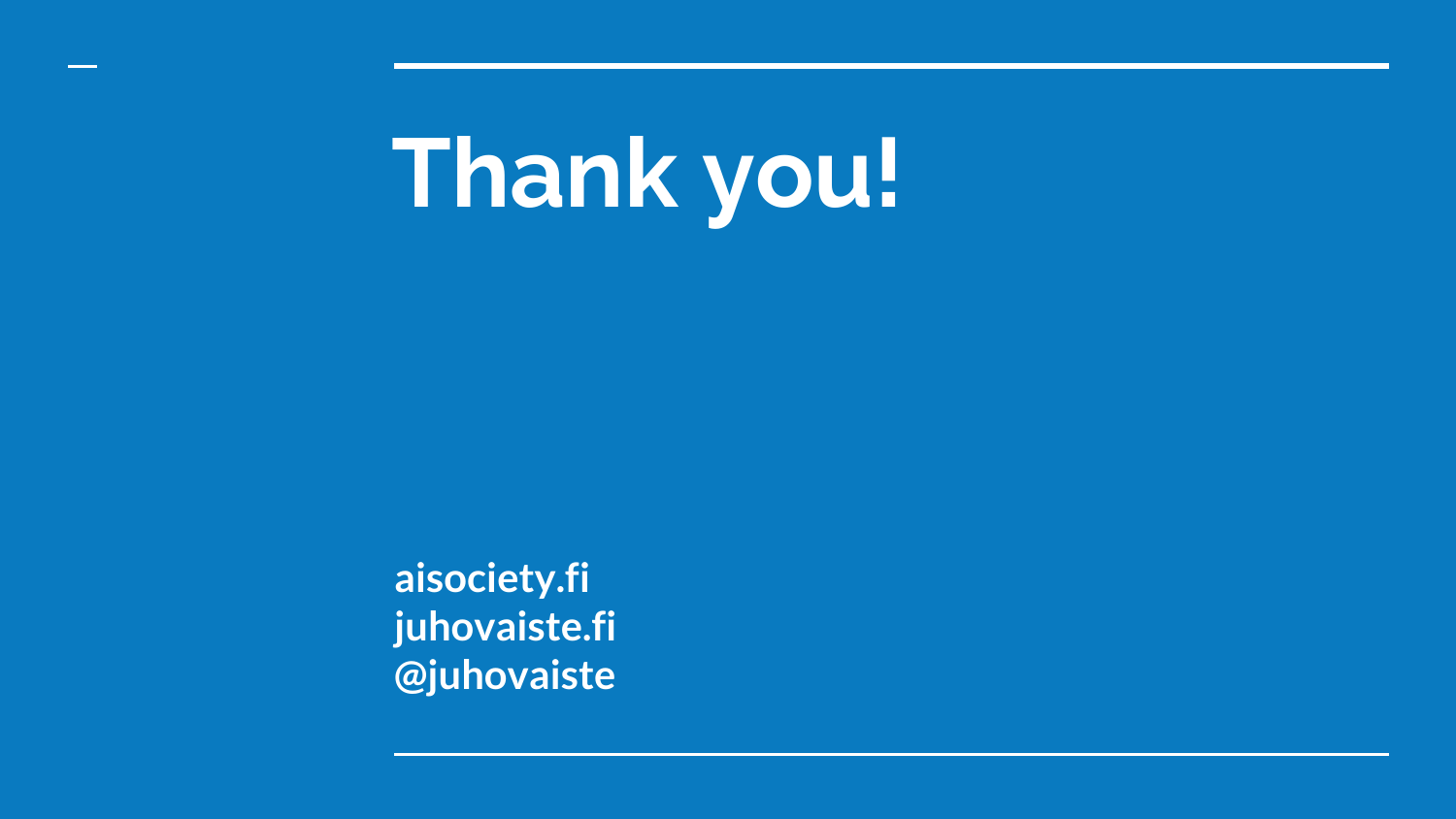### **References**

The ART of AI — Accountability, Responsibility, Transparency. Virginia Dignum. <https://medium.com/@virginiadignum/the-art-of-ai-accountability-responsibility-transparency-48666ec92ea5>

Dignum, V. Ethics Inf Technol (2018) 20: 1. https://doi.org/10.1007/s10676-018-9450-z <https://link.springer.com/article/10.1007/s10676-018-9450-z>

The Internet Encyclopedia of Philosophy - Ethics.<https://www.iep.utm.edu/ethics/>

AI Now (2017) [https://ainowinstitute.org/AI\\_Now\\_2017\\_Report.pdf](https://ainowinstitute.org/AI_Now_2017_Report.pdf)

What Are "Ethics in Design"? Slate Magazine. Victoria Sgarro, 13082018. <https://slate.com/technology/2018/08/ethics-in-design-what-exactly-does-that-mean.html>

AI at Google: our principles. Sundar Pichai. 07062018<https://www.blog.google/technology/ai/ai-principles/>

Fourkind's thoughts on the ethical use of artificial intelligence. Max Pagels, 10082018. https://medium.com/value-stream-design/fourkinds-thoughts-on-the-ethical-use-of-artificial-intelligence-85672585d3f1